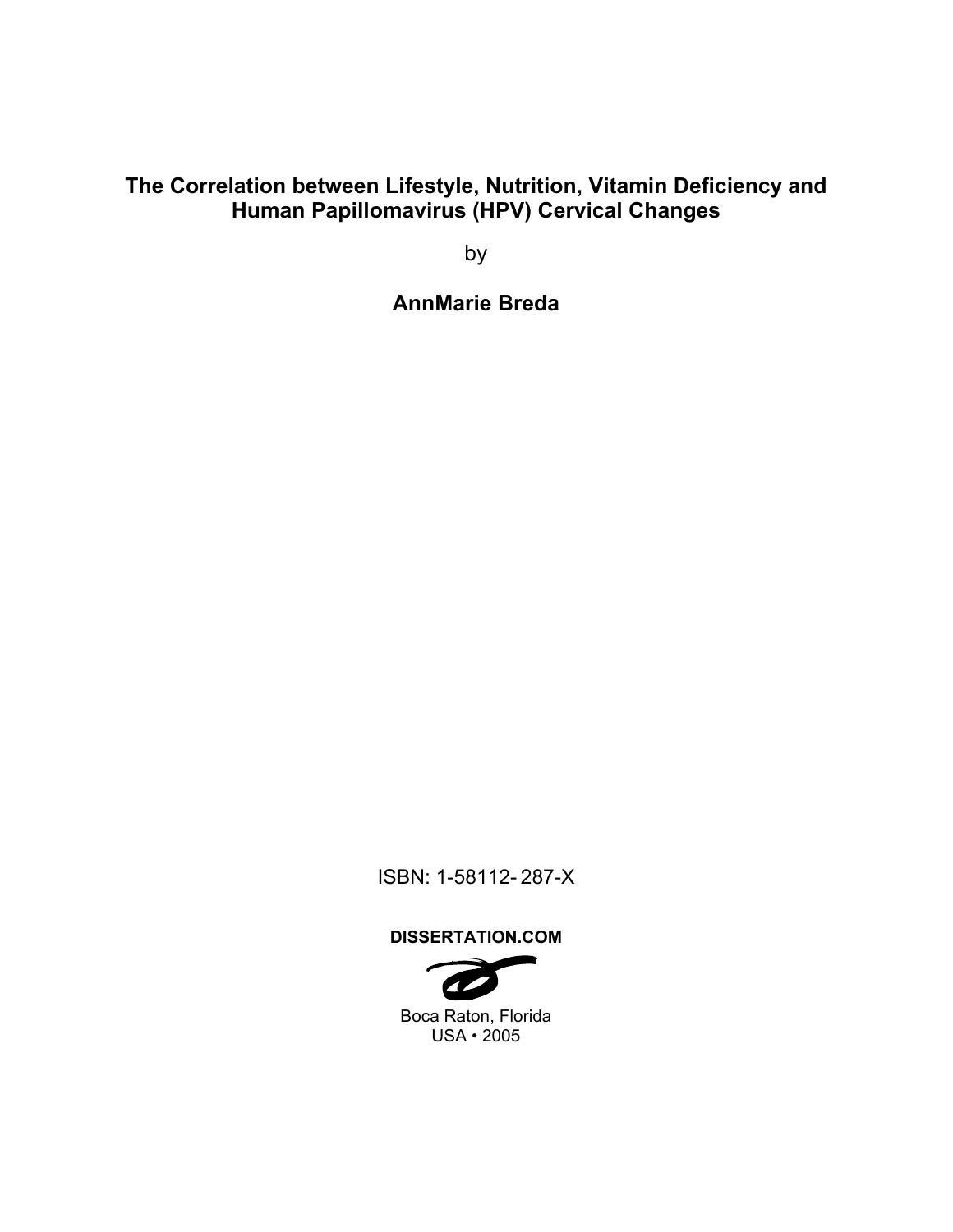# *The Correlation between Lifestyle, Nutrition, Vitamin Deficiency and Human Papillomavirus (HPV) Cervical Changes*

Copyright © 2005 AnnMarie Breda All rights reserved.

> Dissertation.com Boca Raton, Florida USA • 2005

ISBN: 1-58112- 287-X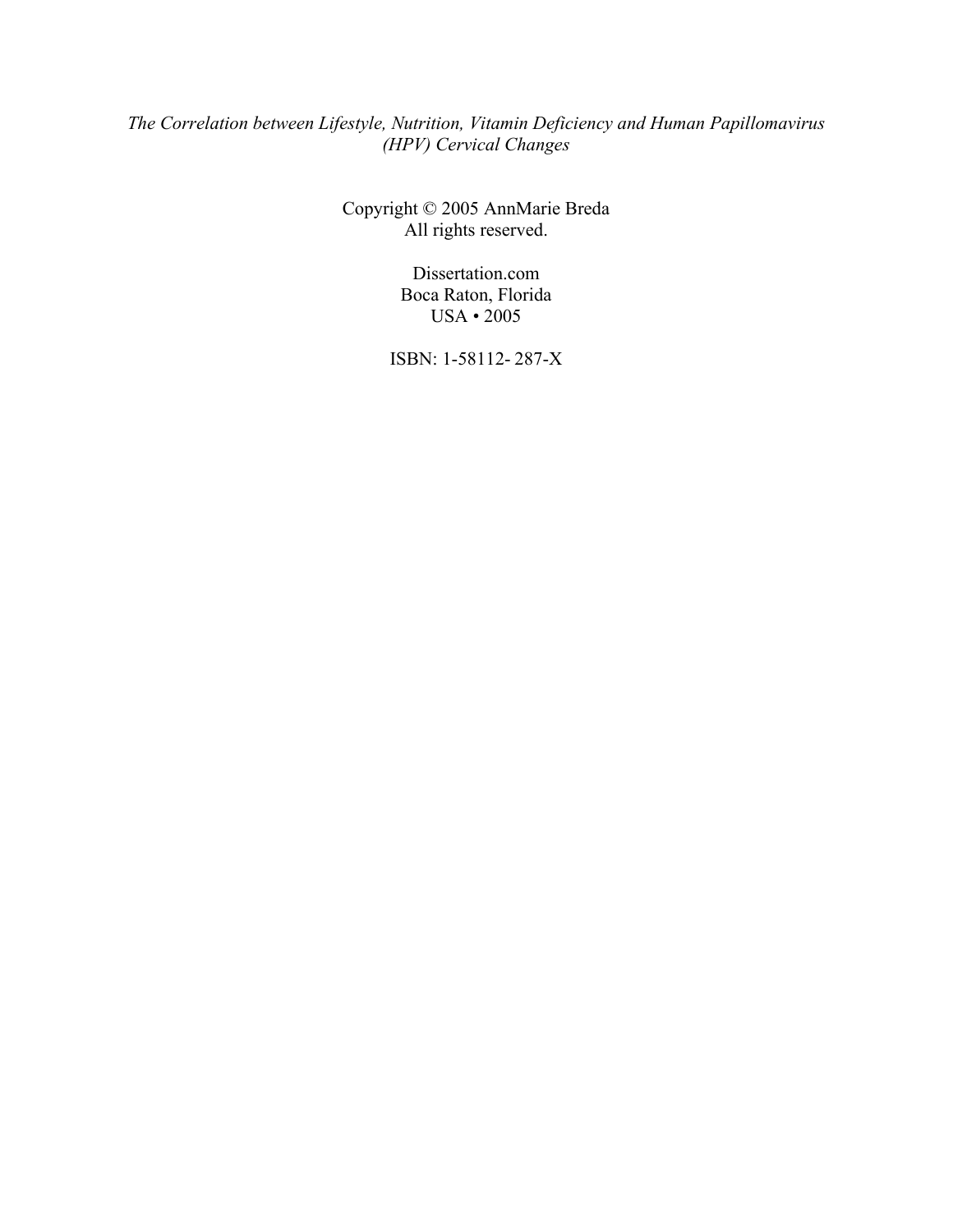#### **CHAPTER 1: Introduction to the Problem or Issue**

## **Statement of the Problem**

Genital Human Papillomavirus (HPV) infections are sexually transmitted infections of increasing public health importance (1), affecting both men and women. The highest rate of infection occurs in women between the ages of 15 and 25.

There are over 80 different strains of HPV and many do not pose any health risks. However, some of the strains of HPV, especially types 16, 18, 31, and 33, can cause cellular changes that may lead to cervical cancer in women.

The Division of Sexually Transmitted Disease (STD) Prevention of the Center for Disease Control (CDC), estimates that approximately 20 million Americans (both men and women) are infected with HPV; 5.5 million new cases are diagnosed annually. Approximately one-fourth (1/4) of these new infections are in teenagers (2).

Studies have consistently shown that HPV is associated with age and directly related to the number of sexual partners one has had. However, studies have also shown that HPV infections have risen in women who have never experienced sexual intercourse (3). It would appear that other additional variables have a role in the disease. The impact of these other risk factors such as demographics, and dietary factors has been less consistent and is poorly understood.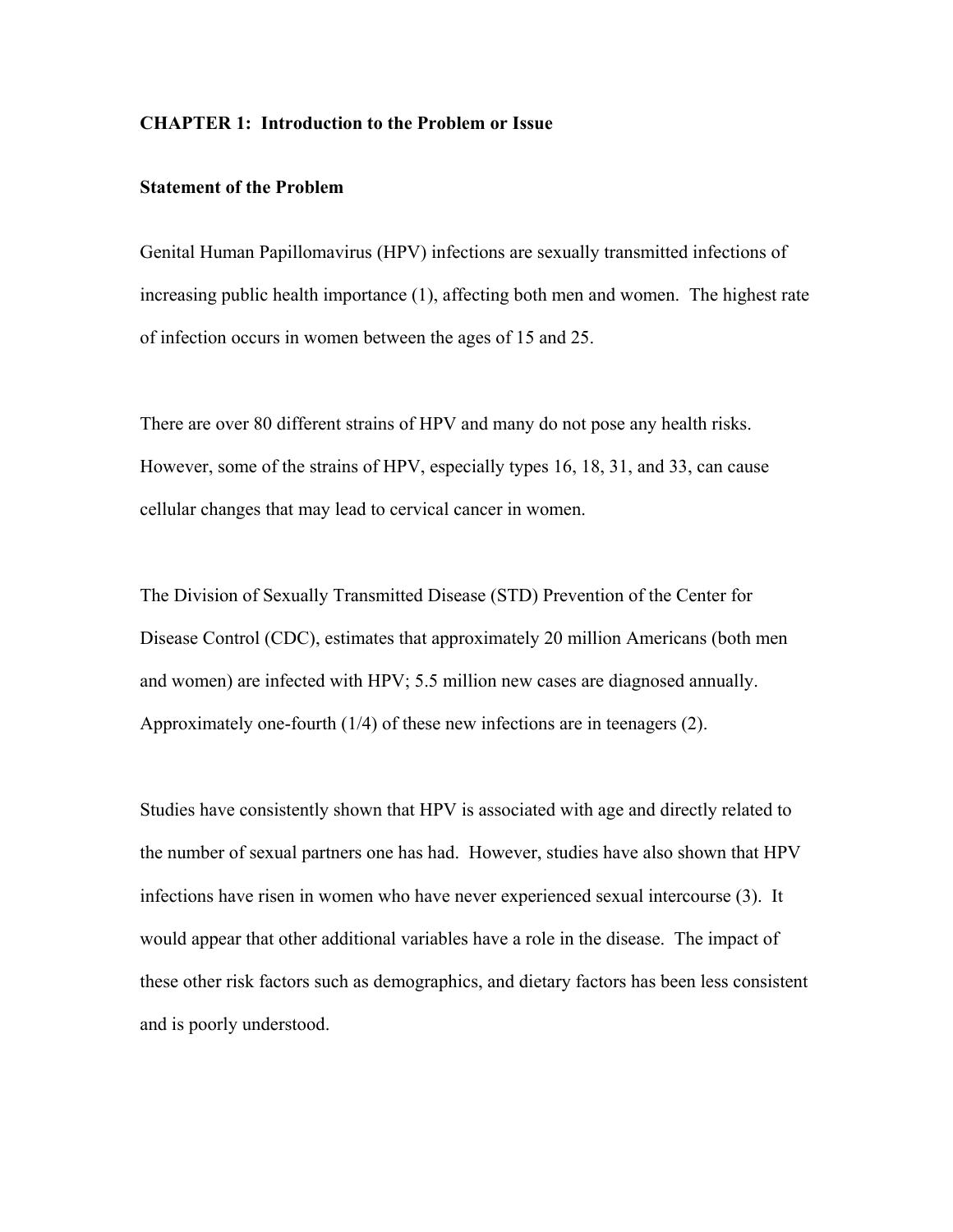The association between cervical cancer risk and various dietary components has been studied but the research is problematic. Many studies were conducted before HPV testing was refined, and few studies controlled for co-factors such as smoking and oral contraceptive use.

The results of this research project should help increase awareness and understanding of the effects of these risk factors to young women. These results should also compare and contrast variables such as lifestyle, diet and vitamin deficiency on infected and noninfected women.

Inadequate dietary intake is among the causes of vitamin deficiency. Vitamins are required for maintenance of optimal health and prevention of chronic diseases. Multiple deficiencies of vitamins occur more frequently than a vitamin deficiency in a single vitamin. Therefore, this research included the testing of three major antioxidants, namely vitamin C, E, and beta Carotene. In the last few years, increasing number of reports have suggested that the use of antioxidants may act to prevent the development of various malignancies (5).

#### **Background and History**

Oncogenic Human Papillomavirus (HPV) has been implicated in the pathogenesis of cervical, vulvar, penile and anal cancers. Cervical cancer is the number one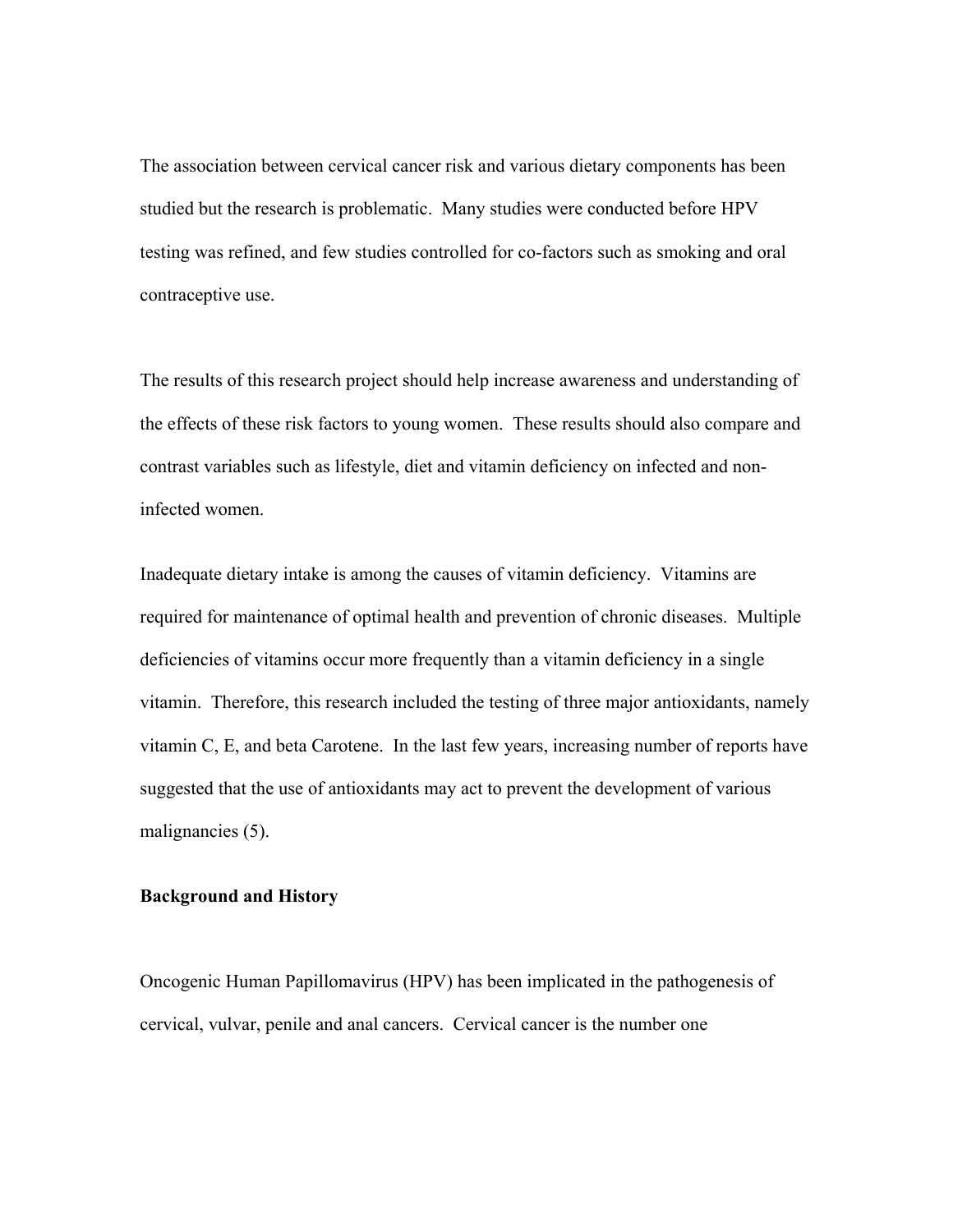gynecological cancer in the world and most commonly takes 10 to 20 years or more to develop. The primary detector of HPV is the pap smear screen. Other cases are detected by the visual appearance of genital warts. There are two kinds of abnormal tissue caused by HPV: Condyloma (warts) and dysplasia (pre-cancer).

Condyloma (genital warts) are wart-like growths found in the genital area, most commonly on the outside of the vulva (see illustration #3). They are usually painless, but may cause itching, burning, or slight bleeding. Warts can also be found around the urethra and anus. Inside the vagina and on the cervix, warts are usually flat and it is the pap smear that alerts us of their presence. The treatment depends on the size and location of the wart. Treatments include prescription ointments, cryo-therapy (freezing), laser therapy or excision by surgery.

Dysplasia is the presence of abnormal cells on the surface of the skin of the genital organs. Dysplasia is not cancer, but may turn to cancer over a period of years. The only way to tell if dysplasia is present on the skin of the genital organs is by the pap smear. Treatment can get rid of dysplasia so that the tissue cannot turn into cancer. A colposcopy and ECC (endocervical curettage) and/or cervical biopsy (piece of tissue) are performed as standard of care after the pap smear has detected an abnormality. Dysplasia is evaluated through a magnifying device called a colposcope, but only the laboratory results of the ECC and cervical biopsy can give the final diagnosis (see table #4 for treatment protocols).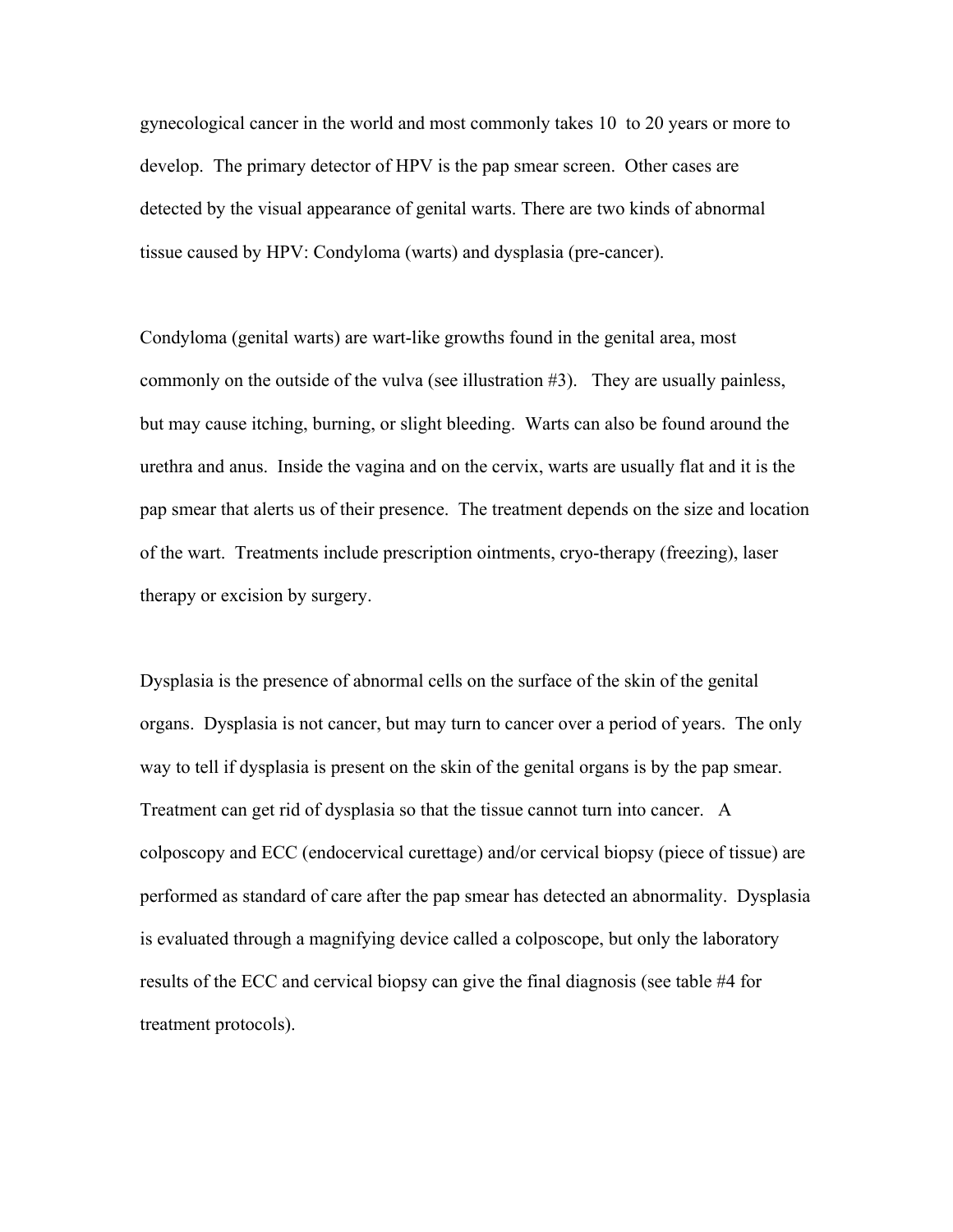The pap smear is labeled the best cancer test available. Early detection and treatment of lesser dysplasias are very effective in the prevention of cervical cancer. In the United States, where pap tests are widely available, about 2.5 million women are diagnosed annually with low-grade cervical abnormalities and each year 15,800 women develop and 4,900 die of cervical cancer.

The Bethesda System is the most commonly used system to describe pap smear results. This system is a categorical method of stratifying results into various grades of severity. The following are the most common categories used to describe abnormal cervical cells:

- ASCUS (Atypical Squamous Cells of Unknown Significance)-minor changes of unknown cause.
- ASGUS (Atypical Squamous Glandular Cells of Uncertain Significance) abnormal changes in glandular cells of unknown cause.
- LGSIL (low grade squamous intraepithelial lesion)-Infection with Human Papilloma Virus (HPV), which in some instances, can be a risk for cervical cancer.
- HGSIL (high grade squamous intraepithelial lesion)-Very atypical cells that may result in cancer.
- Squamous Cell Carcinoma-cancer is evident and requires immediate attention.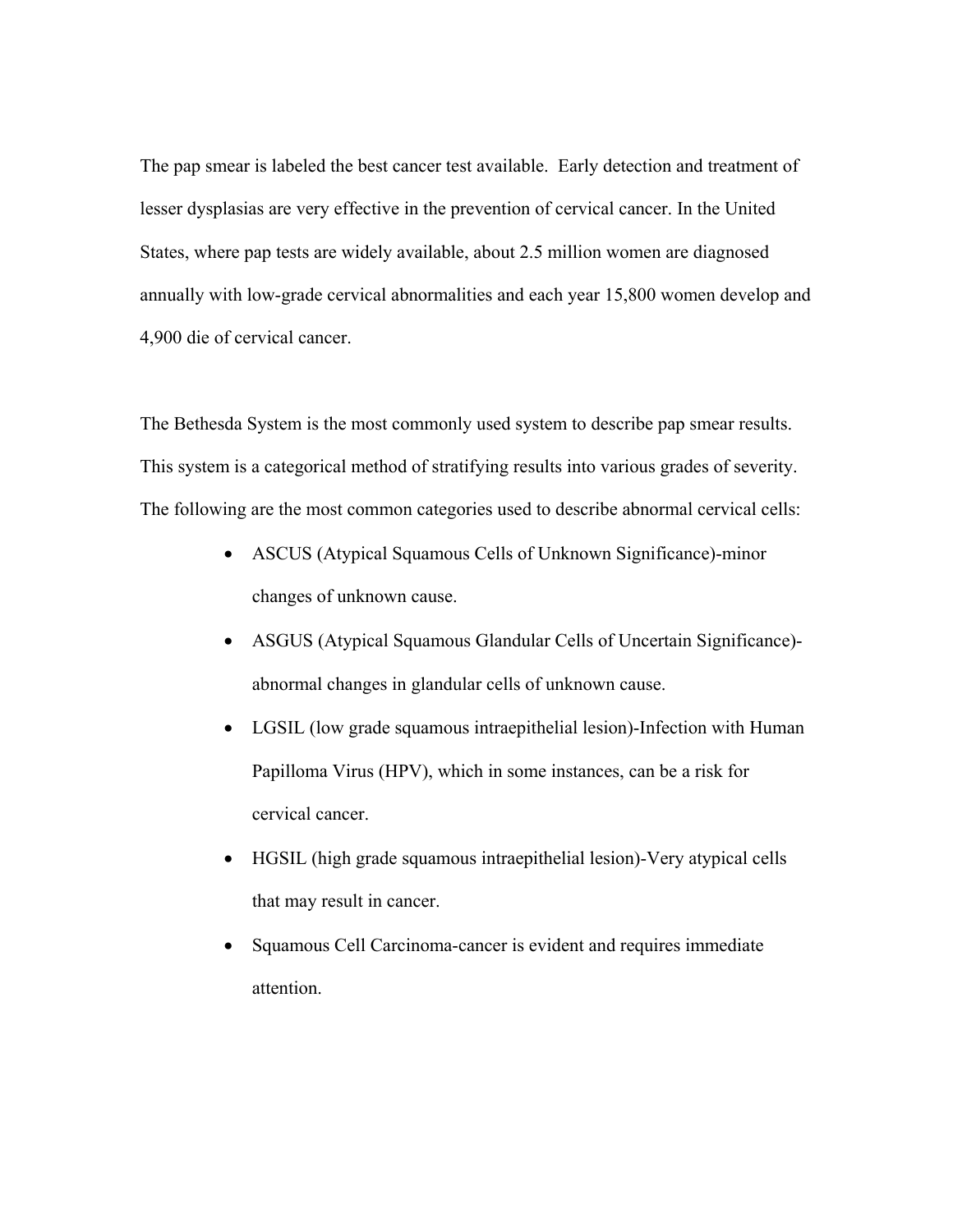Statistical studies of nearly 28,000 patients showed the following rates of progression of the disease within 24 months without treatment:

- 68% of ASCUS pap smears regressed to normal
- 47.39% of LGSIL regressed to normal (low grade)
- 35% of HGSIL regressed to normal (high grade)
- 7.13% of ASCUS pap smears progressed to HGSIL
- 20.81% of LGSIL progressed to HGSIL
- 0.25% of ASCUS progressed to invasive cancer
- 0.15% of LGSIL progressed to invasive cancer
- 1.44% of HGSIL progressed to invasive cancer

The American College of Obstetrics and Gynecology indicates that malignant transformation requires other factors in addition to the presence of HPV. It is hypothesized that there may be a specific genetic event involving a suppressor gene or an oncogene or other environmental factors. The importance of cellular immunity in the pathogenesis of HPV infection is suggested from studies of persons with genetic, induced or acquired cell-immune deficiencies.

Although much has been learned about HPV during the last decade, little progress has been made toward the prevention of infection or the education of young women regarding the infection. This lack of progress is largely due to the fact that none of the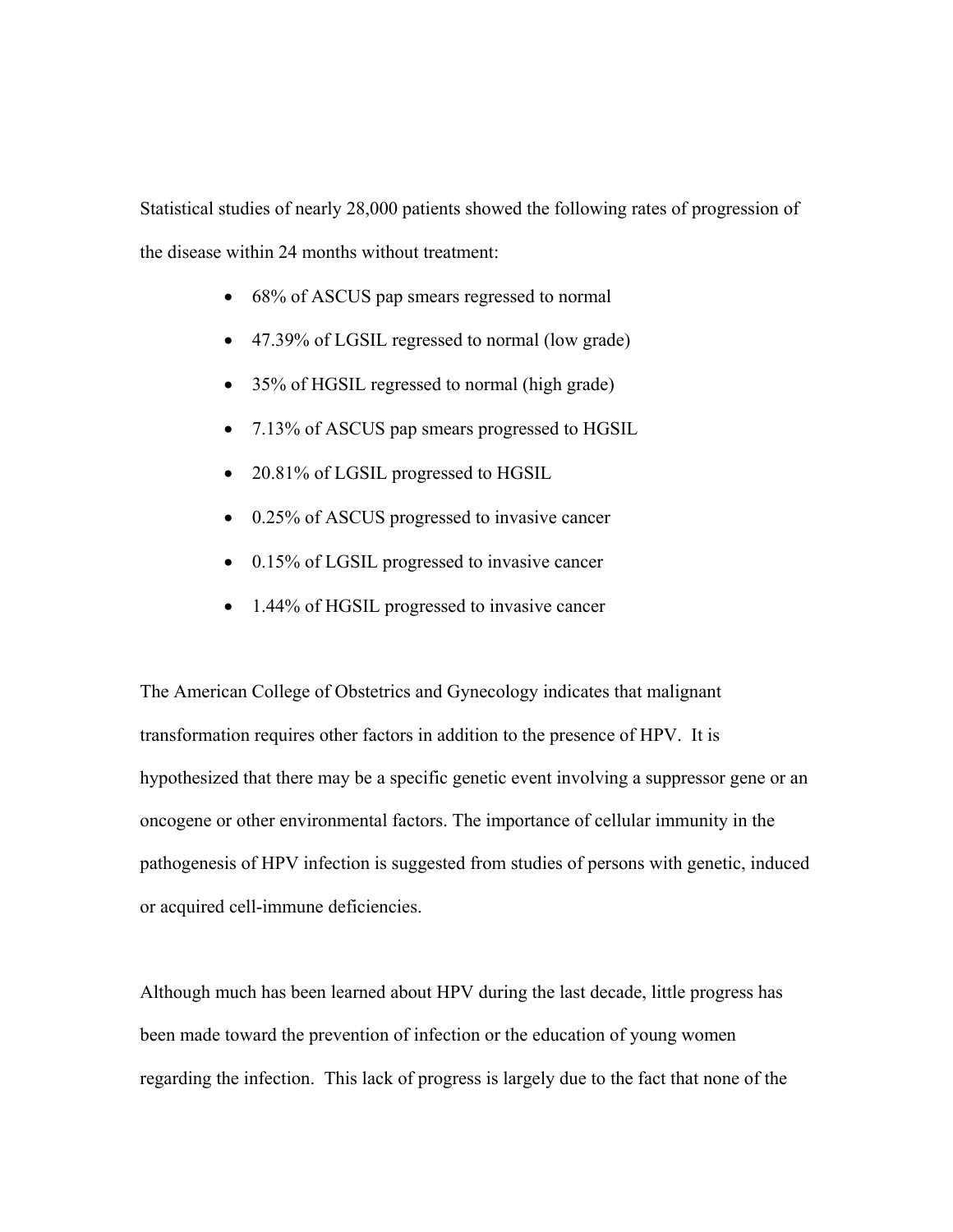available treatments are curative, and a vaccine is not yet available. When the vaccine does become available, it will not help the women who are already infected.

Other methods of prevention are required in order to lower the number of women with HPV induced cervical changes, and ultimately affect the reduction of the development of cervical cancer. If an HPV infection is persistent past the age of 30, there is a greater risk of developing cervical cancer.

#### **How HPV works:**

In the normal cell, the p53 protein is a negative regulator of cell growth that functions as a tumor suppressor protein. It halts cell growth after chromosomal damage and allows DNA repair enzymes to function. Certain viral proteins, including E6 produced by HPV, disrupt this normal process. Following E6 binding of p53, p53 is degraded, allowing unchecked cellular cycling and permitting the accumulation of chromosomal mutations without DNA repair. In fact, the p53 gene on chromosome 17p is the most commonly mutated gene in human cancer.

This anti-apoptotic process may be the major cause of chromosomal instability in highrisk HPV containing cells since the HPV genome encodes DNA sequences for six of these (E) proteins. The role of HPV infections in the etiology of cervical cancer is related to its expression of these (E) proteins which bind to p53, preventing it from suppressing tumor growth.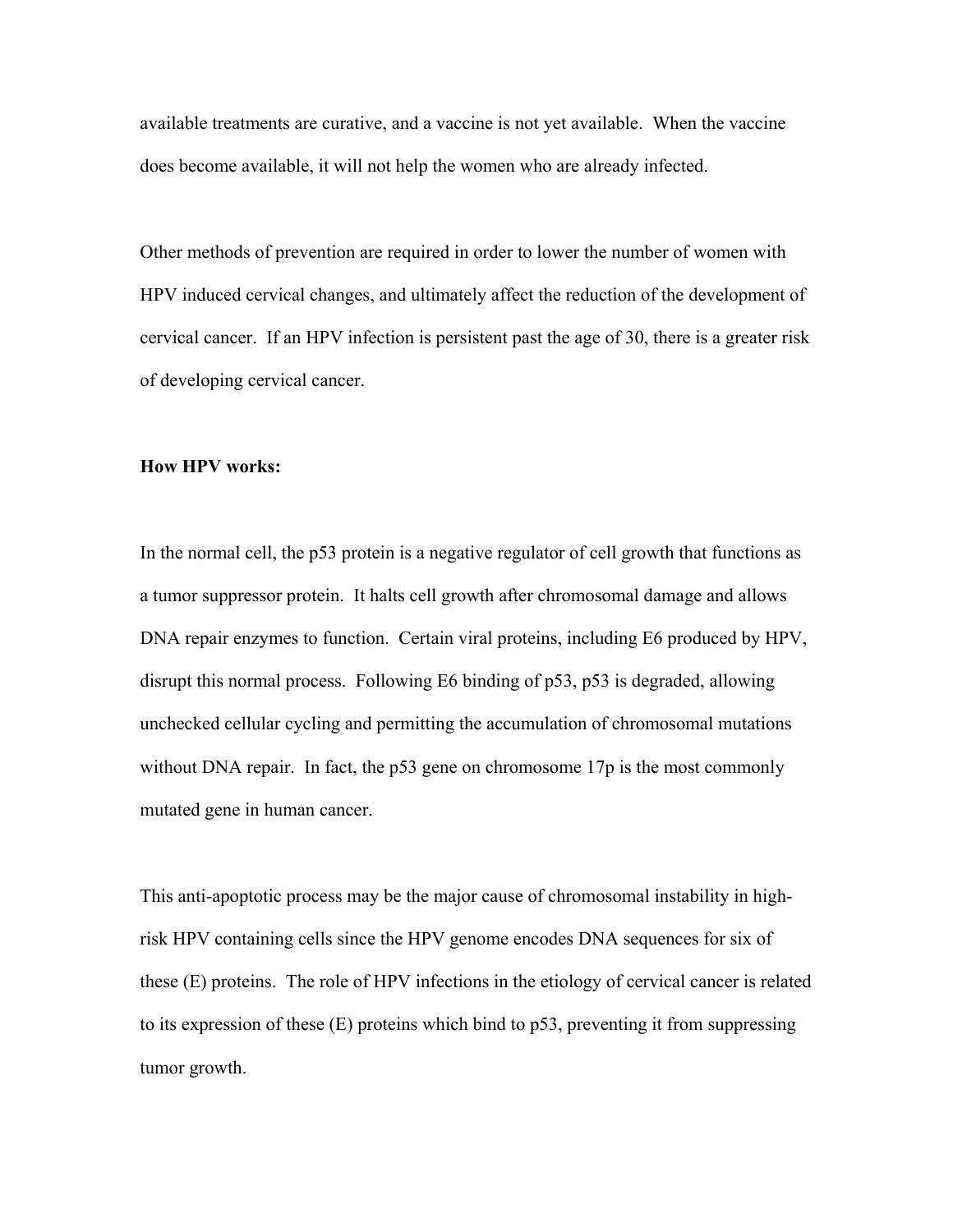#### **Etiology of Cervical Cancer:**

Although the cause of cervical cancer is unknown, there has been association of the disease with several types of Human Papillomavirus (HPV), all of which are transmitted sexually. Evidence of HPV is found in nearly 90% of cervical carcinomas. It also has been established that women who smoke and use oral contraception are twice as likely to develop cervical cancer.

The literature suggests that cigarette and cigarette by-products as well as oral contraception, may affect the early evolution of HPV-related lesions, possibly by increasing the rate of cell tumors. Smoking decreases plasma levels of beta carotene, vitamin C and folate and the use of oral contraception decreases beta carotene, ascorbate and red-blood cell folate.

It is likely that the actual cause of the disease is multifactorial and that the presence of the HPV virus induces the development of premalignant cells which, under the influence of oxidative stress, genetic and nutritional factors, will further evolve into malignant and eventually invasive lesions.

Some of these enabling factors may be reversible by the use of appropriate antioxidants. The literature clearly establishes both a protective and a therapeutic advantage in selected antioxidants. Nutrients such as vitamins, C, E, and beta carotene are antioxidants that can protect cells from the damaging effects of reactive oxygen molecules by quenching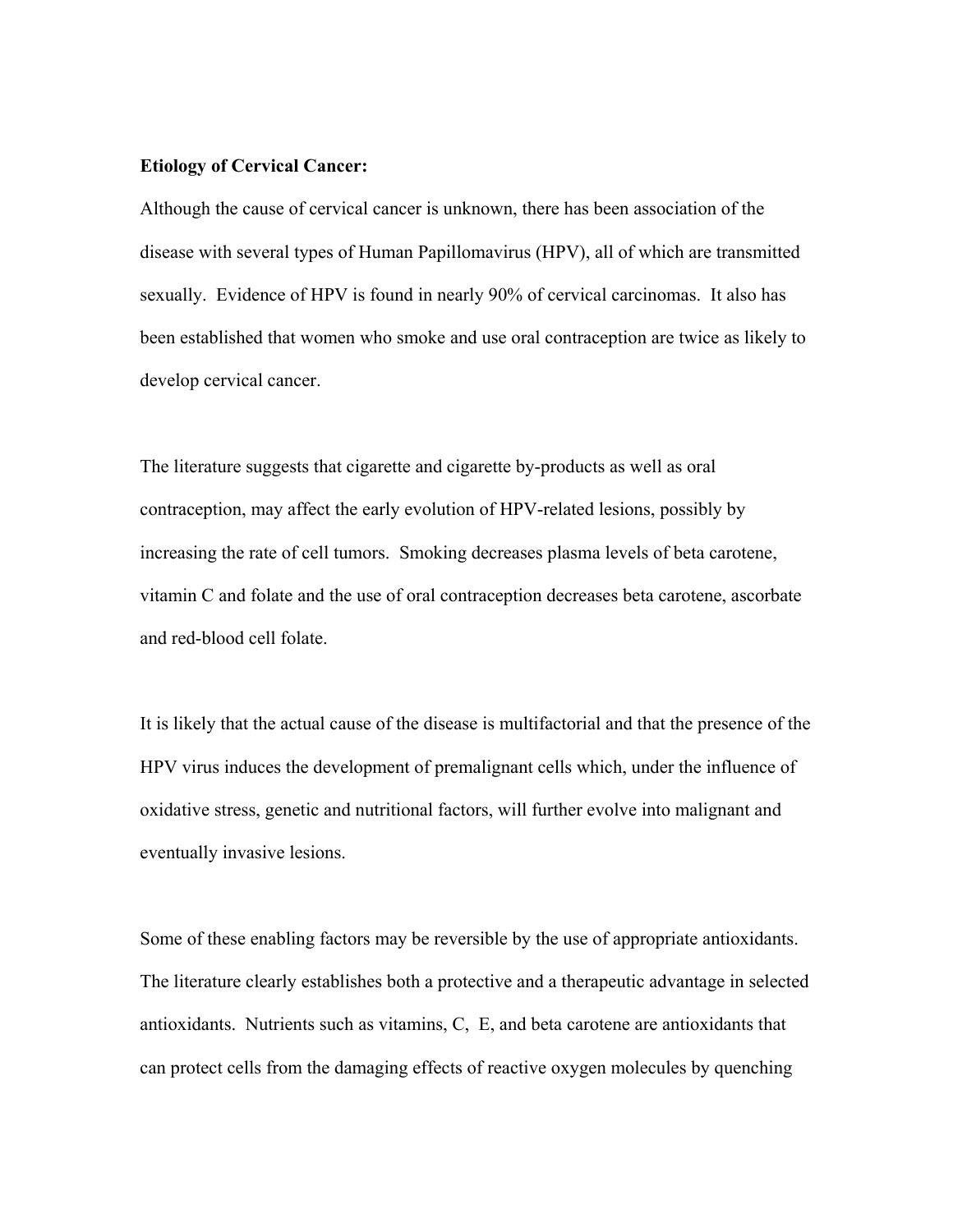these reactive oxygen molecules and enhancing immune function. The biological antioxidant defense system provides protection against carcinogens and is an integrated array of enzymes, antioxidants and free radical scavengers. Therefore, adequate levels of these antioxidants are required for the prevention of cell damage and the enhancement of immune function (20).

Researchers have suspected that socioeconomic status relates to quality and type of food intake. Lack of education and motivation often results in poor food choices and ultimately, health consequences.

High intake of fruits and vegetables, including vegetable soups and juices effectively increases plasma levels of important antioxidant nutrients (carotenoids, vitamins  $C \& E$ ) and have been associated with a relatively low incidence of such diseases as cardiovascular disease, cataracts and cancers. Exposure to a high fruit-and-vegetable diet increases antioxidant concentrates in blood and body tissue and potentially protects against oxidative damage to cells and tissue, thus providing protection from persistence and progression of diseases (23).

Since morphology itself does not predict which lesion will progress or regress, further efforts to seek factors other than morphology to determine the prognosis seems to be essential.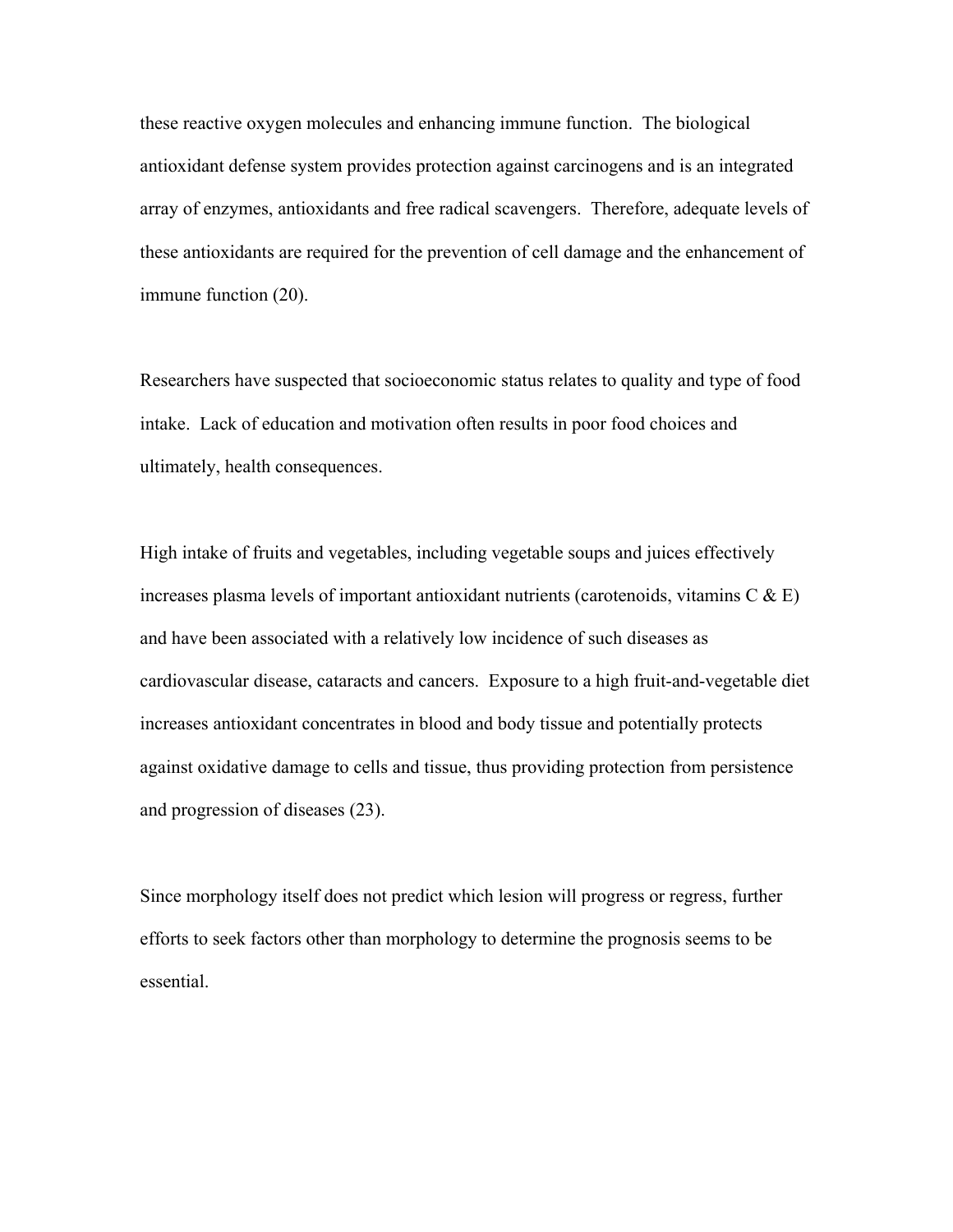#### **Research Questions:**

Could dietary modifications such as the increase of fruits and vegetables (dark green and yellow), reduced consumption of junk foods (foods low in micronutrients and high in fat and calories), and the avoidance of excessive alcohol, lower the number of women with HPV induced cervical changes and ultimately reduce the risk of the development of cervical carcinoma?

Are there additional variables such as vitamin deficiency, smoking, drug use and other lifestyle behaviors, such as age at first coitus that may contribute to poorly defined immunologic factors that are the major determinants of viral outcome?

Do young women who live outside the jurisdiction of their parents, eat less healthy, indulge in more high risk behaviors, and put themselves at higher risk for disease because of these poorly defined immunologic factors?

Would supplementation of antioxidants to young women, in spite of these risk factors, provide protection from the HPV virus and ultimately reduce the risk of cervical cancer?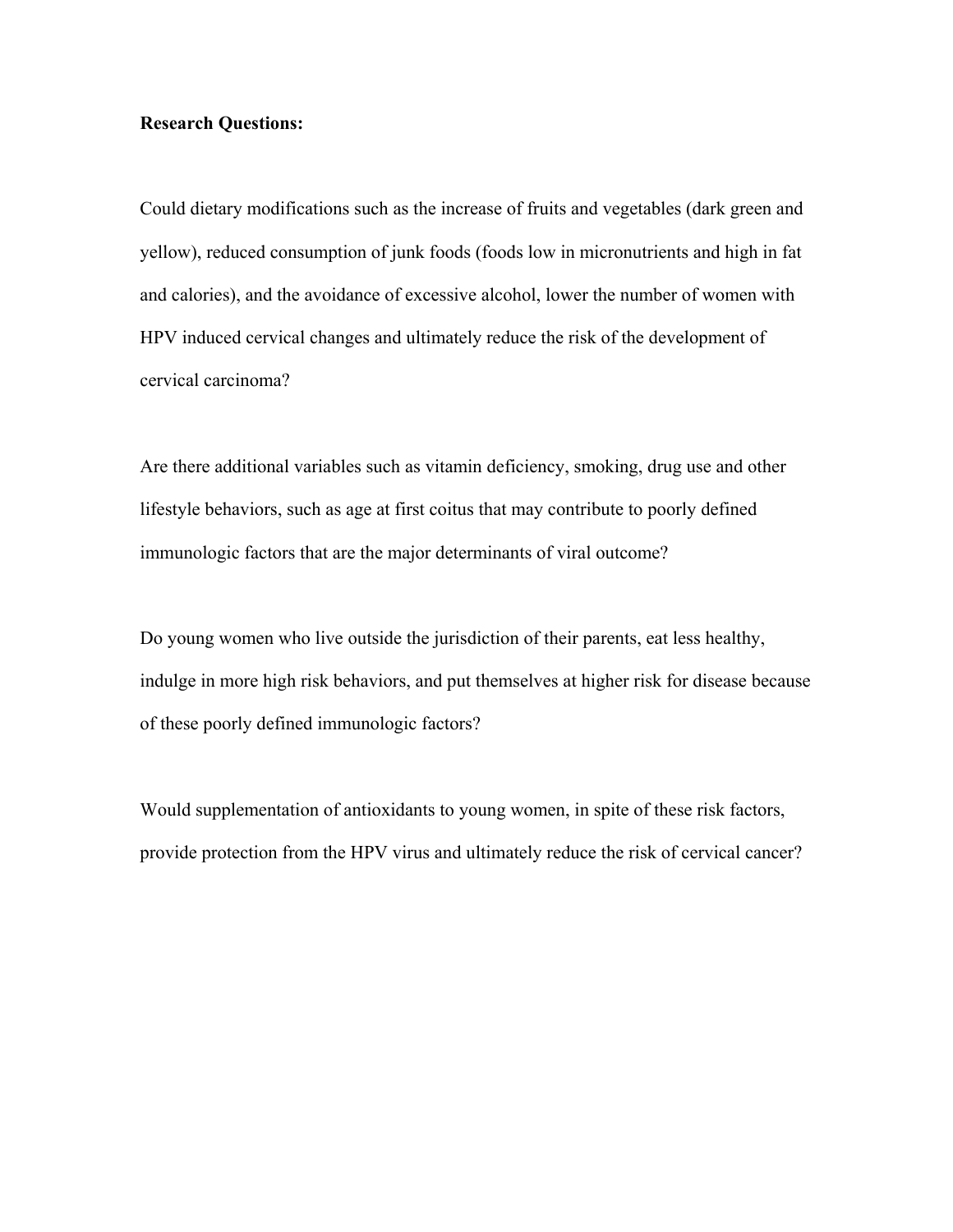#### **Hypothesis:**

To determine whether a correlation exists between abnormal pap smears associated with HPV cervical changes and lifestyle, nutrition, and vitamin deficiency.

#### **The Significance of the Study:**

The young cervix undergoes developmental changes from the time of menarche to young adulthood. Teenage girls are at higher risk for acquiring HPV due to biologic vulnerability of the adolescent cervix. Mucosal immunity is an important component of a woman's defense mechanism against bacterial and viral pathogens such as HPV. Differences in the adolescent and adult cervix (see illustration #5), leaves young women susceptible to infection as the adolescent cervix is undergoing increased cell turnover and transformation from columnar to squamous epithelium. This transformation period enhances the ability of HPV to affect DNA synthesis and thus, cell replication of damaged cells and carcinogenesis occurs.

Although young women look and act healthy, the newly diagnosed Human Papillomavirus (HPV) cases in young women are at epidemic proportions. A study published in *Pediatrics* (1998) indicates that 15 to19 year olds had a rate of SIL (squamous intraepithelial lesion) second only to 20 to 24 year olds, and 10 to14 year olds had a higher rate of SIL than women over the age of 30.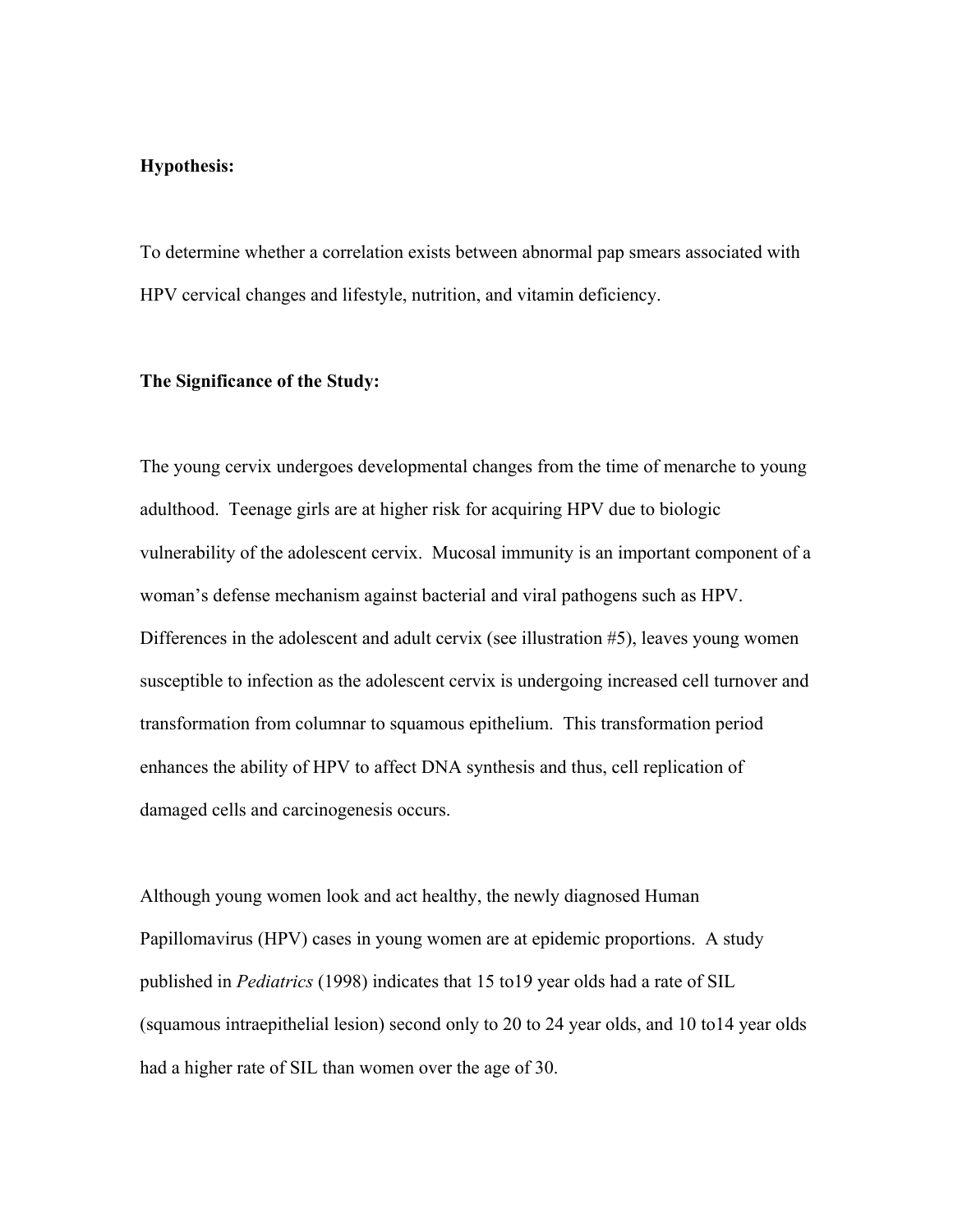Since both sexually active and virgin women are diagnosed with the virus, it is imperative to look at any and all factors such as lifestyle, nutrition, and the possibility of a vitamin deficiency or lower levels of important antioxidants (due to poor diet), which may contribute to reasons that this virus is so prevalent in young women.

Millions of marketing dollars are spent each year on the promotion of the use of condoms, yet young women continue to have unprotected sex; 144 out of the 164 participants (87.8%) admitted to having unprotected sex, increasing their risk of both disease and unwanted pregnancy, There is a lack of knowledge regarding the high prevalence and serious complications associated with HPV infection, and therefore, any new information that would aid in the protection of women's health is essential.

It is believed that an attempt to assess and analyze all variables, nutrition, vitamin deficiency, behavioral risk factors and lifestyle is likely to result in information that could improve the overall health of young women, and therefore, impact the number of new cases of HPV. The information of "new" known risk factors would likely result in a decrease in the number of cases and in the transformation of cases to cervical cancer. Also, information regarding the overall population of young women with decreased levels of antioxidants could be acted upon early on in order to protect women from virus and ultimately DNA damage.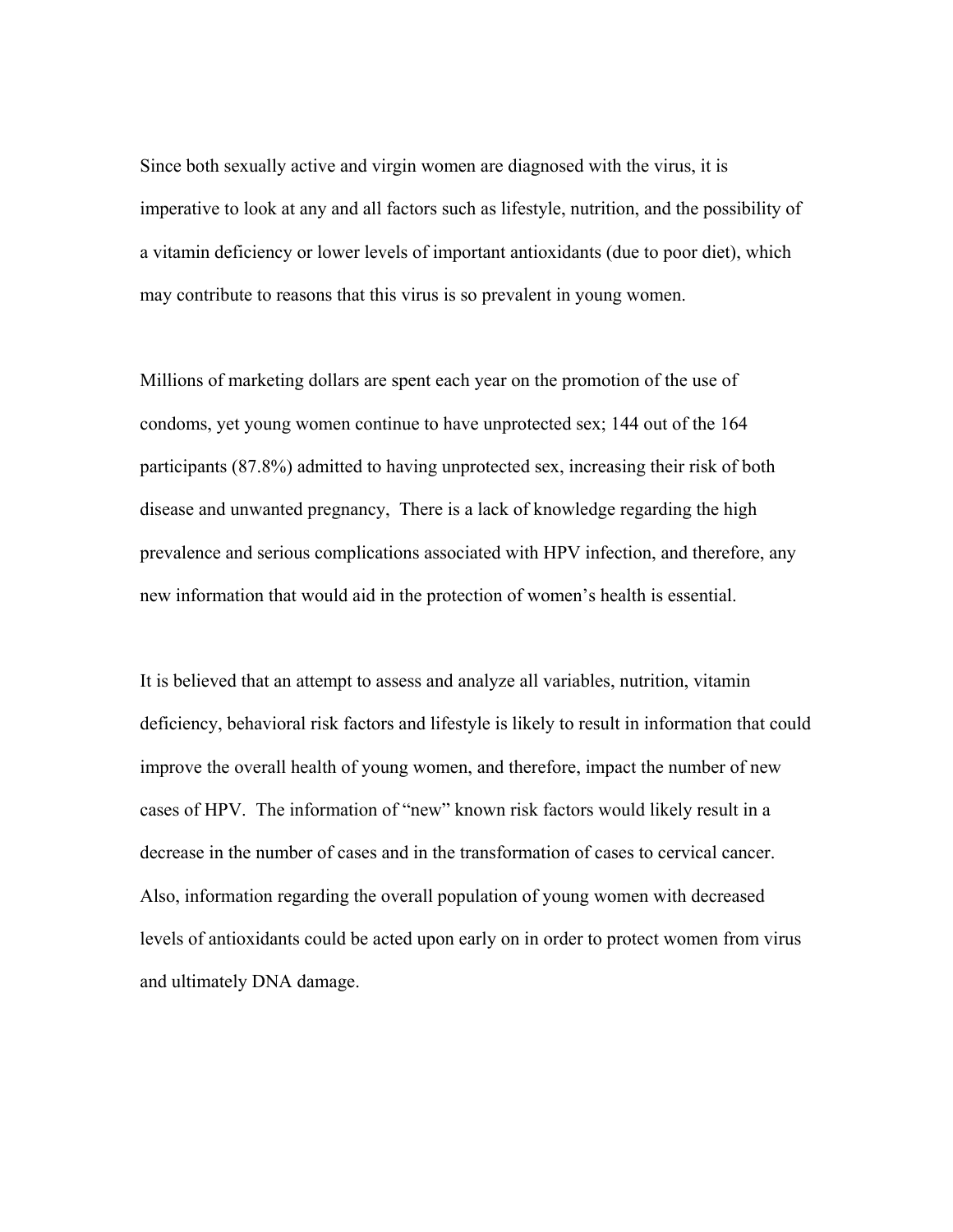#### **Summary:**

Young women infected with HPV have contracted a virus that may lead to a fatal cancer in their future. It is imperative to investigate the possibilities that may have led to this epidemic.

Nutrients such as beta carotene, vitamin C and vitamin E are antioxidants that protect cells and enhance immune function. Poor eating habits put young women at risk for disease by creating a deficiency of these important nutrients that affect immune function and the inability to repair DNA damage in the future.

Infected women require closer surveillance for cytological abnormalities than women in the general population. Infection, combined with poor nutrition, high risk behaviors (early unprotected sexual activity which increases the number of sexual partners one has) and other risk factors such as drug use, smoking and the use of oral contraceptives, further increases the risk of future cancers.

The goal of parents, family physicians and school curriculums should be to educate children and teen-agers increasing their knowledge and awareness of HPV and the many complications associated with this infection prior to their first sexual experience. New research is likely to result in information that will improve the number of new cases and preserve the health of our young women.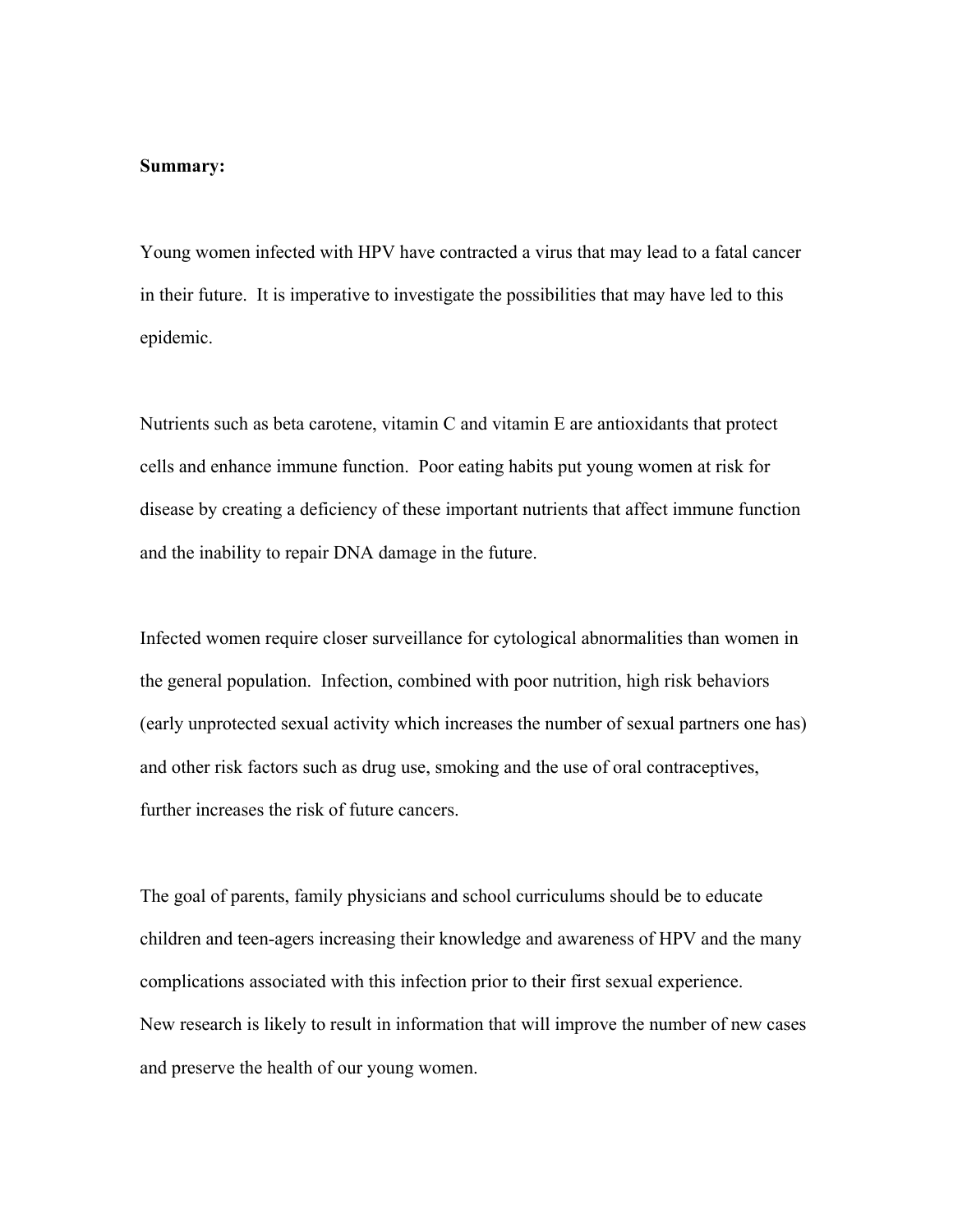### **CHAPTER 2: Review of Related Literature and Research**

## **Introduction:**

There have been many studies related to HPV and cervical cancer. These studies vary by population, ethnic group, category of abnormal pap smears and the progression to cervical cancer. Other studies have associated disease entities, diet and vitamin levels found in different populations. Many of these studies have been unable to support their hypothesis and so there is not enough clinical evidence to make radical statements and changes.

Although the American Academy of Pediatrics feels that most children receive adequate vitamins through their diet and that a daily supplement is not harmful but probably not necessary, it seemed essential to investigate the probability of vitamin deficiency or vitamin inadequacy in young women; and the relationship between immune function and exposure to the HPV virus.

A stronger educational campaign for schoolgirls is needed, beginning with the family physician, who does not adequately speak about prevention of diseases to parents or the young teenager. School curriculums avoid these issues, and therefore, little or nothing is being done at the elementary or middle school level in order to increase knowledge of the affects of risk behaviors on overall health. Everyone from family physicians to school educators prance very lightly around the subject of sexual activity, and therefore HPV has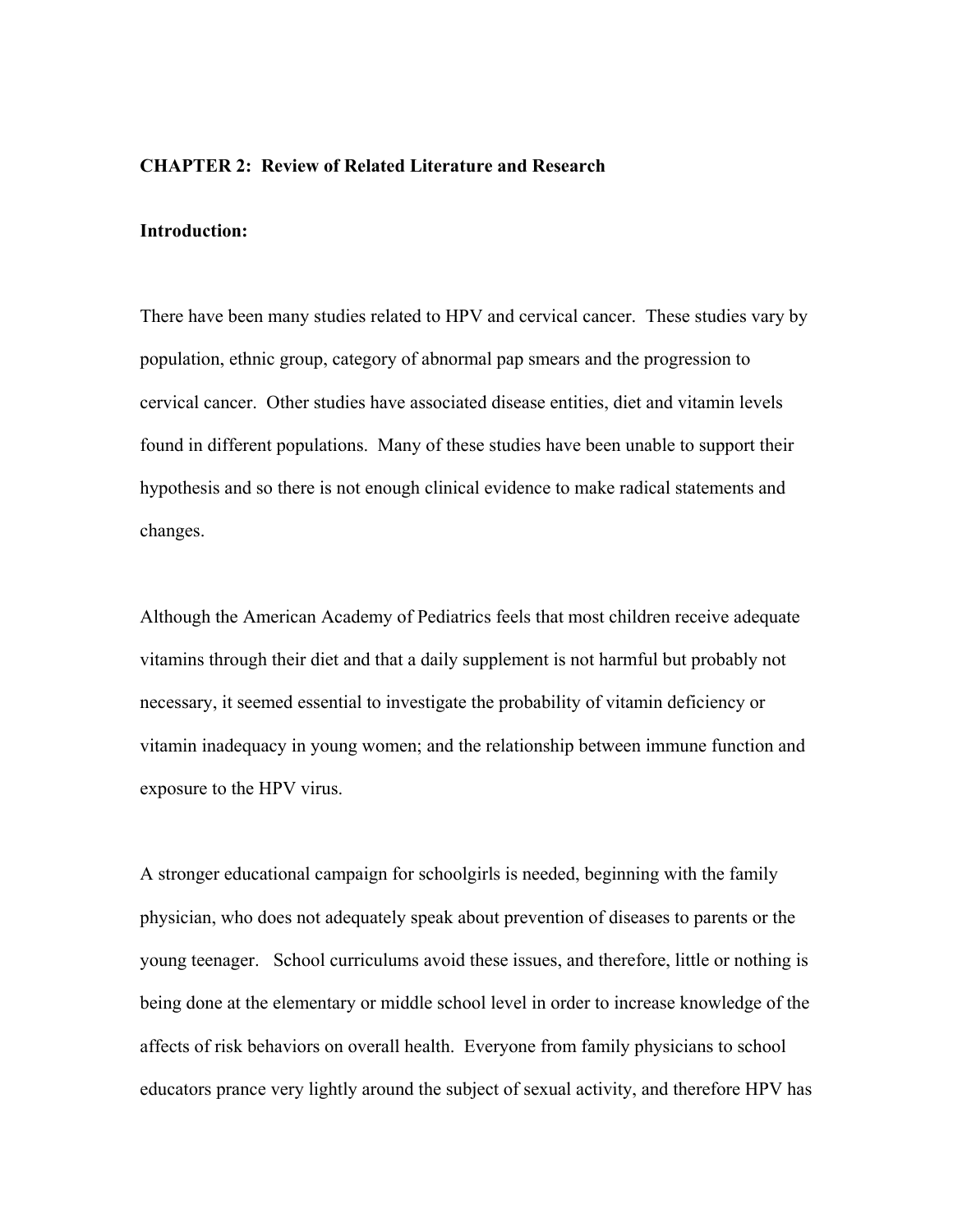escalated to epidemic proportions. An increased understanding of the consequences of today's behavior on girl's future health seems to be paramount.

#### **Literature Review:**

Drs. Oster and Melnikow are among those who have written and reviewed the history of cervical squamous epithelial lesions and their regression, persistence and progression. The approximate likelihood of regression of CIN I is 60%, persistence 30%, progression to CIN 3,10% and progression to invasion 1%. The corresponding approximations for CIN 2 are 40%, 40%, 20% and 5%. The likelihood of CIN 3 regressing is 33% and progressing to invasion greater than 12%. (Oster, AG., Department of Anatomic Pathology and Cytology, Royal Women's Hospital, Melbourne, Australia, Int J Gynecol Pathol. 1993 Apr; 12 (2):186-92)

Another study of 27,929 patients reported the following rate of progression without treatment to high grade SIL at 24 months: ASCUS 7.13%, low grade SIL, 20.81%. The following rates of invasive cancer at 24 months were found: ASCUS, 0.25%. Low Grade SIL, 0.15% and High Grade SIL, 1.44%. The following rates of regression were found: ASCUS, 68.19%, Low Grade SIL, 47.39% and High Grade SIL, 35.03%. (Melnikow J, Nuovo J., Willan AR. Chan BK, Howell LP., Obst Gynecol. 1998 Oct; 92 (4 pt 2): 727- 35)

Based on key studies on high-grade sqamous intraepithelial lesions and cervical cancer conducted among HPV-positive women, it was concluded that high parity, smoking and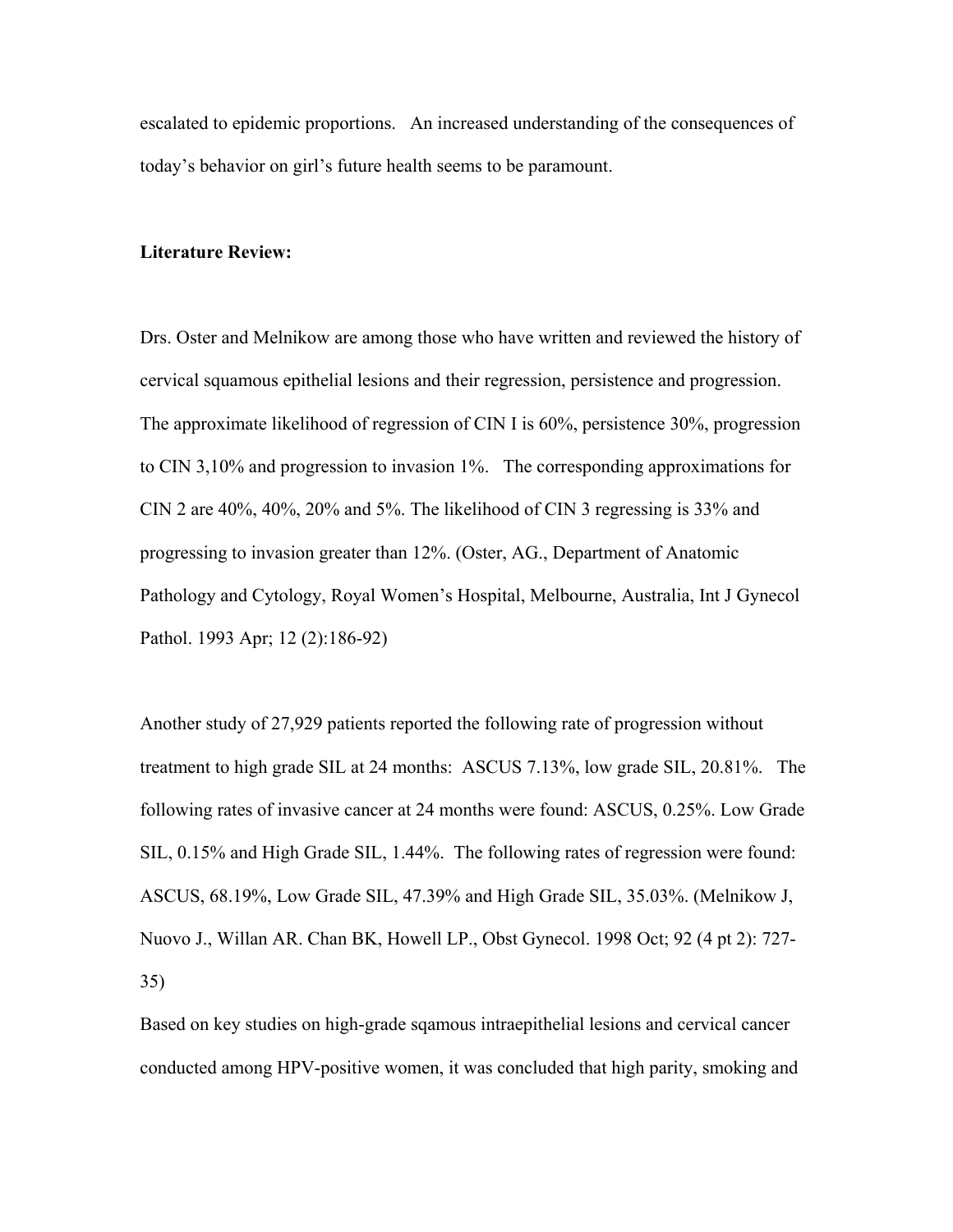long term oral contraception use are cofactors that may modulate the risk of progression from HPV infection to high grade squamous intraepithelial lesions and cervical cancer. (Castellsague X, Munoz N., J Natl Cancer Inst Monogr. 2003;(31):20-8)

Since smoking was associated with both CIN 1 and CIN2, cigarette by-products may affect the early evolution of HPV related lesions, possibly by increasing the rate of cell turnover. (Harris TG., Kulasingam SL., Kineat NB., Agoff SN., Feng Q., Kontsky LA., American Journal of Epeidemology.2004 May1; 159(9): 834-42

Epidemiologic nutritional studies suggest that higher dietary consumption and levels of certain micronutrients may be protective against cervical cancer. Low levels of essential antioxidants in the circulation have been found to be associated with an increased risk of cancer. It is possible that the HPV infection induces an oxidative stress in cervical cells, which then, in association with other factors, proceeds in the development of premalignant cell, including cervical intraepithelial neoplasia (CIN) and thence to malignant dedifferentiation. Antioxidants are theorized to reverse this process by a variety of mechanisms. (Keegan L., Keegan G., Cervical Cancer and Antioxidants, Alternative Therapies in Women's Health. Vol. 6; Aug 2004:57-64)

A study of Mackerras et al used daily oral administration of 30mg beta-carotene and/or 500 mg vitamin C to 141 women with minor squamous atypia or CIN 1 identified with colposcopy of histology. Over more than two years of follow-up, 43 lesions regressed to normal and 13 progressed to CIN 11. The regression rate was not significantly different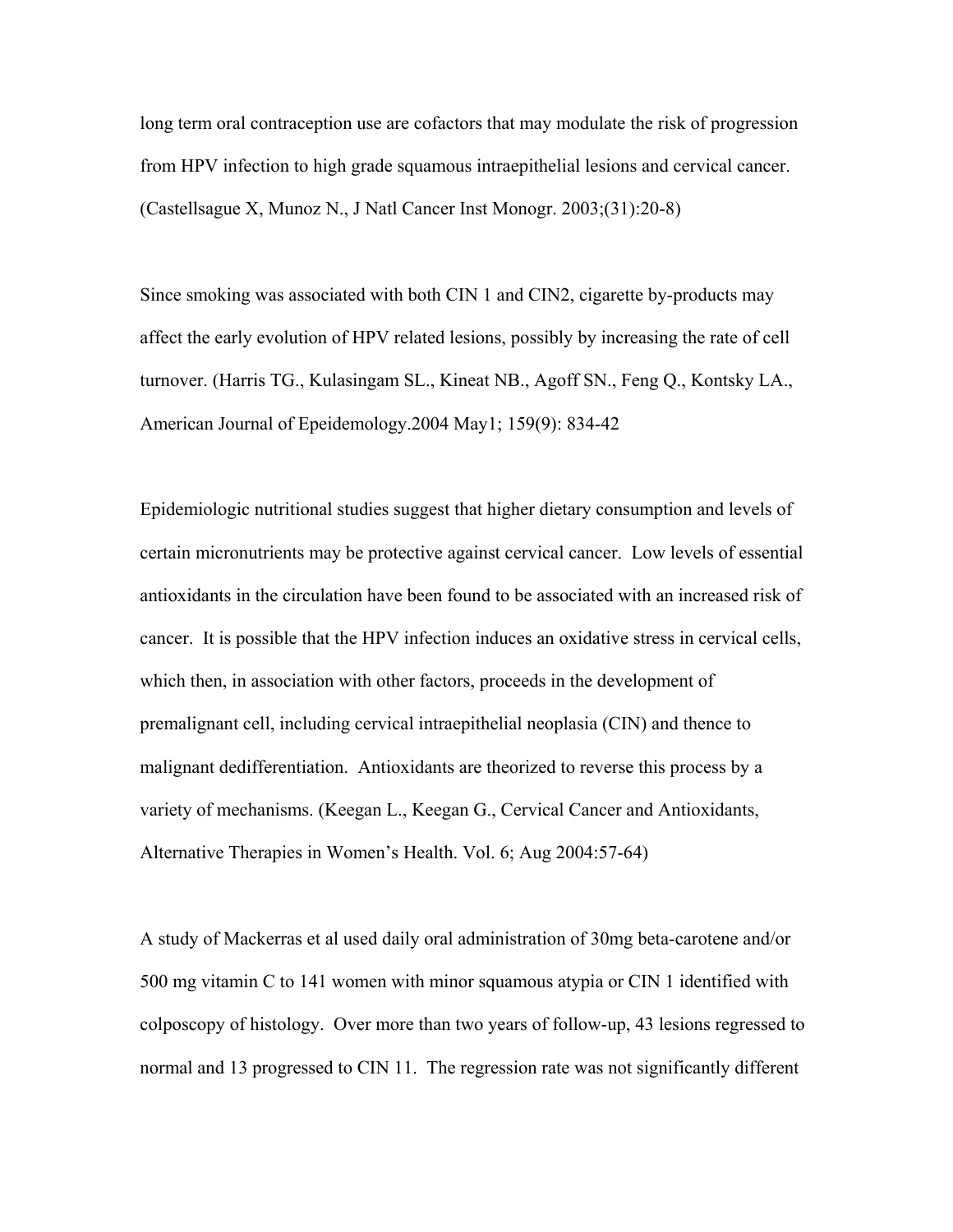among groups. This study shows that neither beta-carotene nor vitamin C, even at high doses, promotes regression or progression of minor atypia and CIN 1. (Mackerras D., et al. Randomized double-blind trial of beta-carotene and Vitamin C in women with minor cervical abnormalities. Br Journal Cancer 1999;79:1448-1453)

A multicenter study in the Netherlands randomized 333 women with CIN 1, 11 or 111 to placebo or beta-carotene (10mg for 3 months), after which Pap tests, colposcopies and biopsies were obtained. HPV analysis was not done. Groups were comparable for cervical cancer risks, but the placebo group had a slightly higher dietary intake of betacarotene. Eighty-three percent of the participants completed the study. By three months, 32% of both groups' lesions had regressed to normal. Differences in CIN regression or progression showed no association with treatment or by beta-carotene intake. (de Vet HC, et al. The effect of beta-carotene and the regression or progression of cervical dysplasia: A clinical experiment. Journal Clinical Epidemiology 1991;44:273-283.)

Another study recruited 98 women with moderate dyplasia (CIN 11), randomized them to beta-carotene 30mg or placebo daily for nine months, and did re-checks at 1.5, 3, 6 and 9 month by cytology, colposcopy, plasma carotenoids, and tests for HPV infection. A colposcopic biopsy was done at the final visit. Unfortunately, at the baseline visit, 70% of the placebo group had a lesion <CIN 11 compared with only 35% of the intervention group; 74.5% of the participants completed the trial. The intervention group achieved beta-carotene levels four times higher than the controls, although 25% of the controls took a multivitiamin or beta-carotene. Among the controls, more than 60% with initial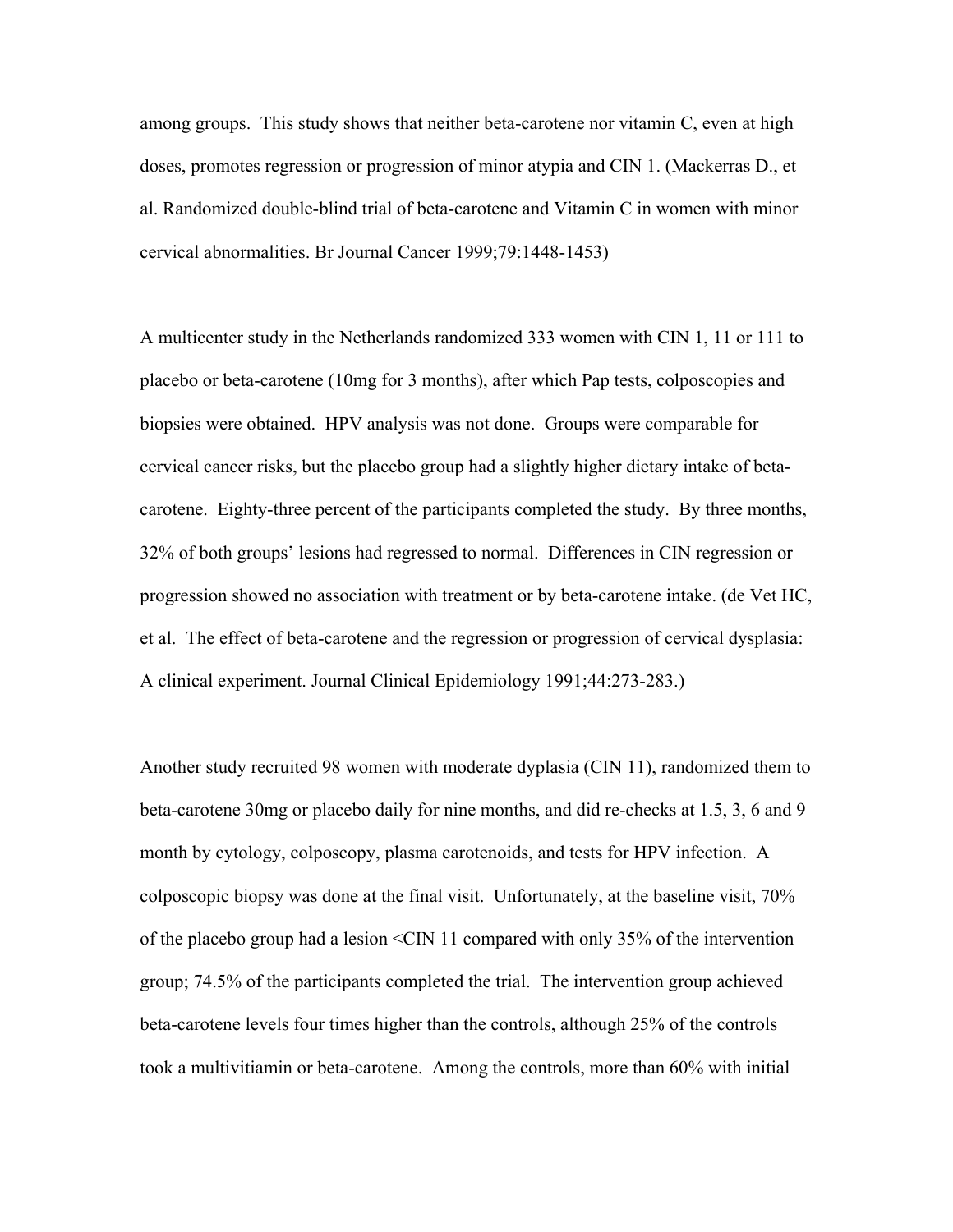lesions <CIN 11 regressed, and more control than intervention subjects (46% vs. 23.1%) had complete regression to normal. Also, CIN regression was not related to serum betacarotene levels. (Romney SL, et al. Effects of beta-carotene and other factors on the outcome of cervical dysplasia and human papillomavirus infection. Gynecologic Oncology.1997;65:483-492)

A study of Southwestern American Indian women, a group with high rates of cervical pre-invasive lesions, proved to be at increased risk for CIN 1 and CIN 11/111, when their serum micronutrients were lowest. (Yeo AS, Schiff MA, Montaya G, Masuk M, van Asselt-King L, Becker TM, Nut Cancer: 2000; 38(2):141-50)

An Australian study monitored the dietary habits of 59 healthy, middle-aged men and women to assess the effect of supplementation with a natural phytonutrient preparation from fruits and vegetables on plasma levels of various antioxidant micronutrients and oxidative stress. Results found significant increases in blood nutrient levels after active supplementation for beta-carotene, vitamin C, vitamin E, selenium and folate. Ranges measured after supplementation often fell into those associated with a reduced risk for disease. The researchers concluded that supplementation with mixed fruits and vegetable juice concentrates increased plasma levels of important antioxidant nutrients. (Kiefer I, et al. Supplementation with mixed fruit and vegetable juice concentrates increased serum antioxidants and folate in healthy adults. Journal American College of Nutritionists2004;91:1005-1011)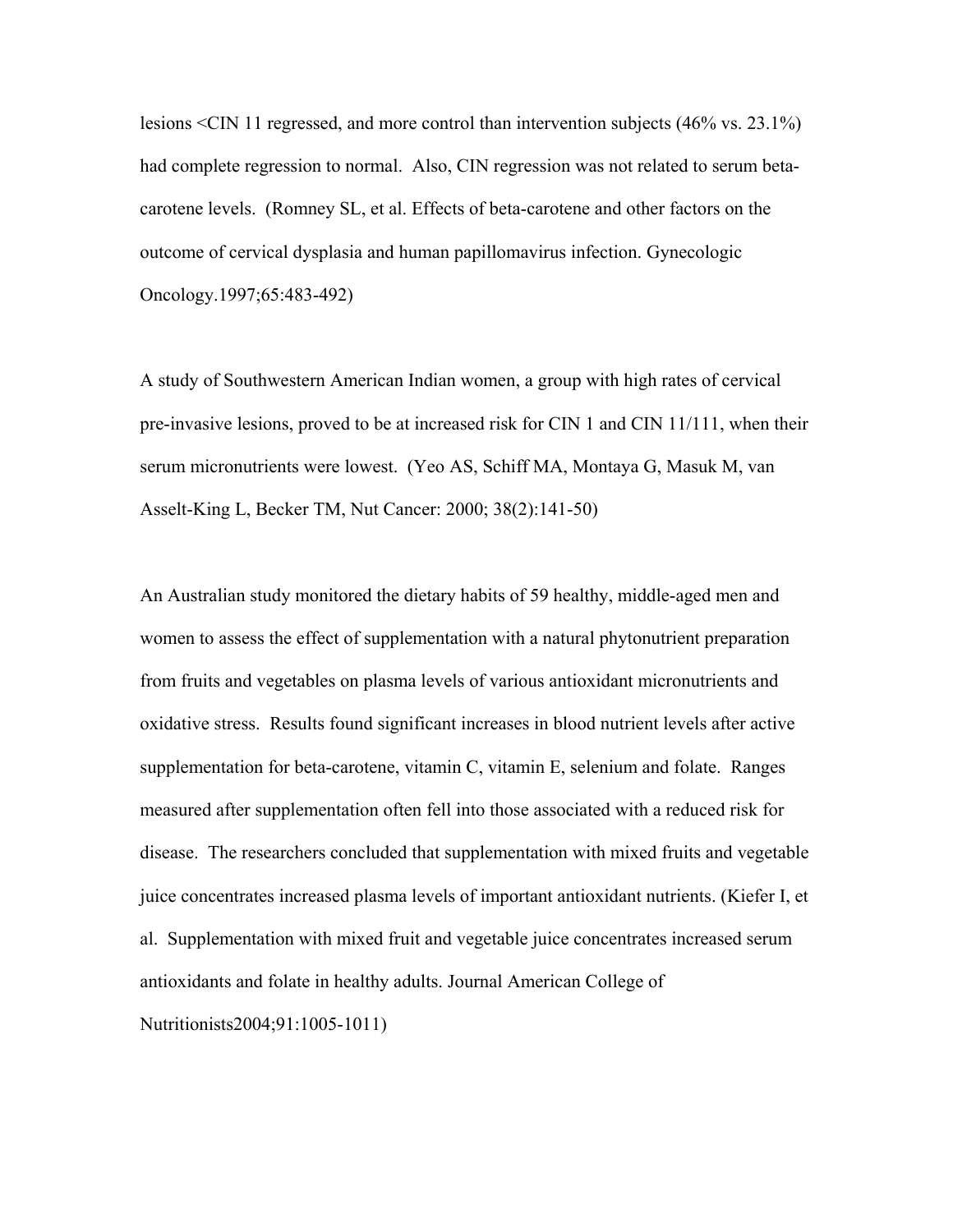Another study was performed to evaluate the vitamin E status in Taiwan using biochemical markers on 1728 males and 1886 females. The study concluded that the prevalence rate of vitamin E deficiency in Taiwan was low as their diet is rich in fresh fruits and fresh juices. (Kang MJ, Lin YC, Yeh WH, Pan WH., Eur J. Nutr: 2004 Apr; 43(2):86-92. Epub 2004 Jan 06)

Studies also revealed that a high level of knowledge of sexually transmitted disease and their prevention failed to induce appropriate behavior among sexually active schoolgirls. A study of 603 female university students in Washington State between 1990-2000 revealed that smoking, oral contraceptive use and report of a new male partner, one known <8months before sex occurred or one reporting other partners were predictive of infection. Always using male condoms with a new partner was not necessarily protective. Infection in virgins was rare, but any type of non-penetrative sexual contact was associated with increased risk and a plausible route of transmission in virgins. (Winer RL, Lee SK. Hughes JP., Adam De, Kiviat NB, Koutsky LA. Am J Epidemiol 2003; 157(3):218-26

A study was conducted in Vermont for middle and high school educators (teachers and nurses) to survey the type of information taught to adolescents about HPV and address the specific needs for effective HPV education. The survey addressed knowledge level, behaviors, attitude, enabling factors, motivators and barriers. The results showed that <60% of respondents gave correct answers. It was concluded that a high school curriculum was needed but that educators lacked both basic knowledge and resources for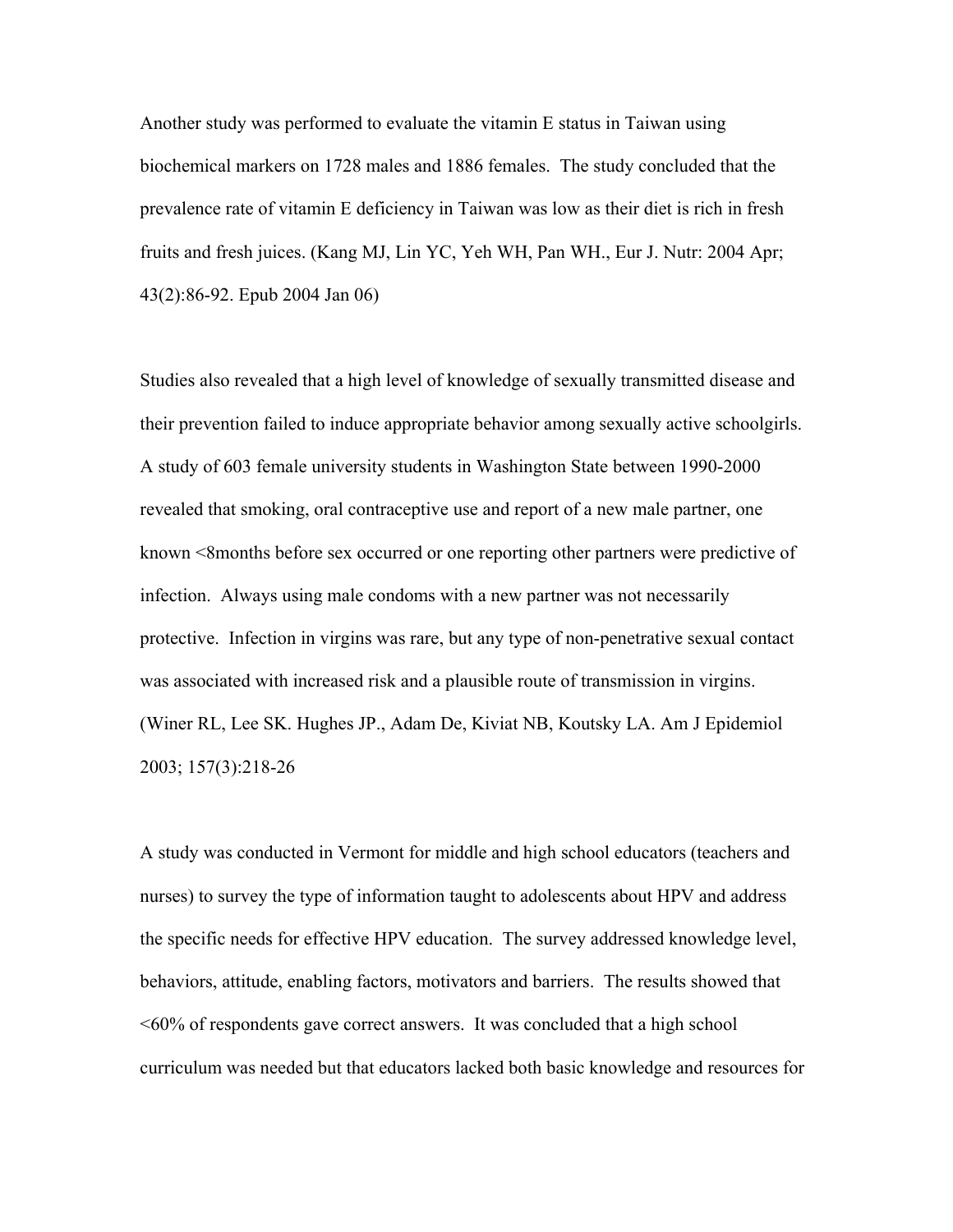teaching. (Beatty BG., O'Connell M., Ashikaga T., Cooper K., Journal of School Health.2003 Sept;73 (7):253-257)

A study of North Carolina college students surveyed students' knowledge of Human Papillomavirus and measured the effectiveness of a brief educational intervention. Since past STD programs focused on HIV knowledge and transmission had been effective, a similar model was established for HPV. After 3 months, this focused HPV educational intervention which could be readily implemented in the family physician's office at a routine visit, was found to be effective at improving HPV knowledge, indicating that more HPV education is needed for young adults. (Lambert EC., Journal Family Board of Family Pract.2001, May-June;14(3):178-183. Additional comments in same journal, Sept-Oct; 14(5); 401)

A study to identify sexual behavior in Spanish adolescents (both male and female) 15 and 16 years of age indicated that 22.2% had had 2 sexual partners, 8.9% had had 3 partners and 40% had had 4 or more partners. Condoms were used in 83.3% of relationships with penetration. Since this study population was sexually active and therefore susceptible to sexually transmitted diseases and unwanted pregnancies, health education on the use of condoms needs to be encouraged.(Mesa Gallardo MI., Barella Balboa JL., Cabera Manzorro M., Aten Primaria.2004Apr30; 33(7): 374-80)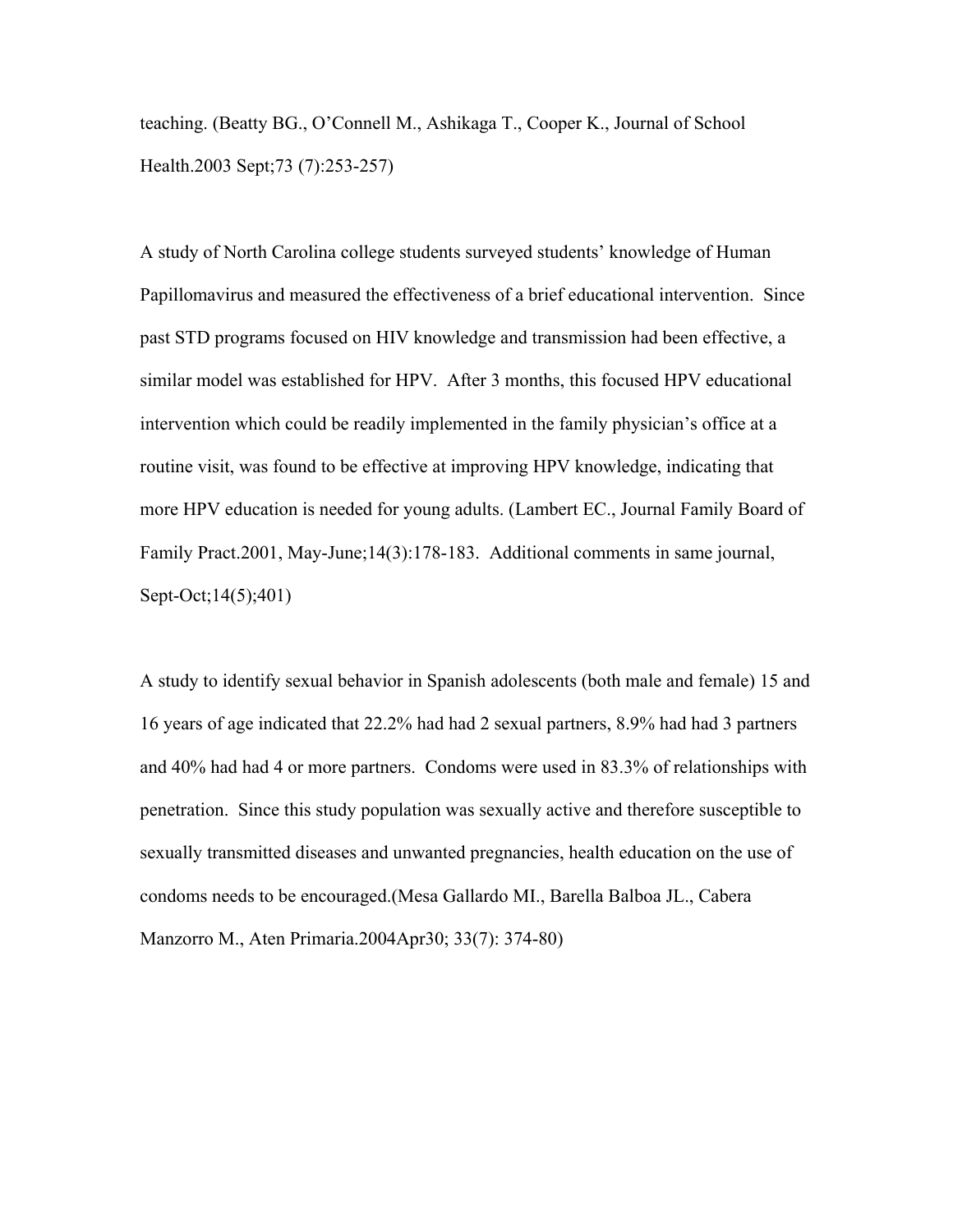#### **Summary:**

The literature states that behavior, number of sexual partners, and the effects of smoking play important roles in the transmission of the HPV virus and the progression of the disease. It is also unclear whether women who become HPV negative actually clear the virus from the body. This information could be extremely useful when educating young women on the subject of sexual behavior, prevention of STDs, smoking, proper eating, HPV and its association to cervical cancer. Since the age of first coitus is reported to occur at age 15 for 18.6% of girls and at age 13 for 3%, proper diet and supplementation with antioxidants may improve the overall rate of infection, as the immune system plays an imminent role in the protective effect of miscoding and DNA damage.

Teenagers may already be infected by the time they have reached the suggested age of first Pap smear screen which is approximately 3 years after first sexual intercourse or by age 21, whichever comes first (see table #7). A two year prospective study of sexually transmitted disease in 98 healthy 16 year old schoolgirls showed human papilloma (HPV) infection to have spread rapidly among sexually active girls. A high level of knowledge of STDs and their prevention failed to induce appropriate behavior among the sexually active. (Lakartidningen. 1997 Feb 19;94(8);619-21). Therefore additional educational programs to pass on knowledge of known risk factors, possible new risk factors, and behavior modifications would aid in the prevention and spread of disease.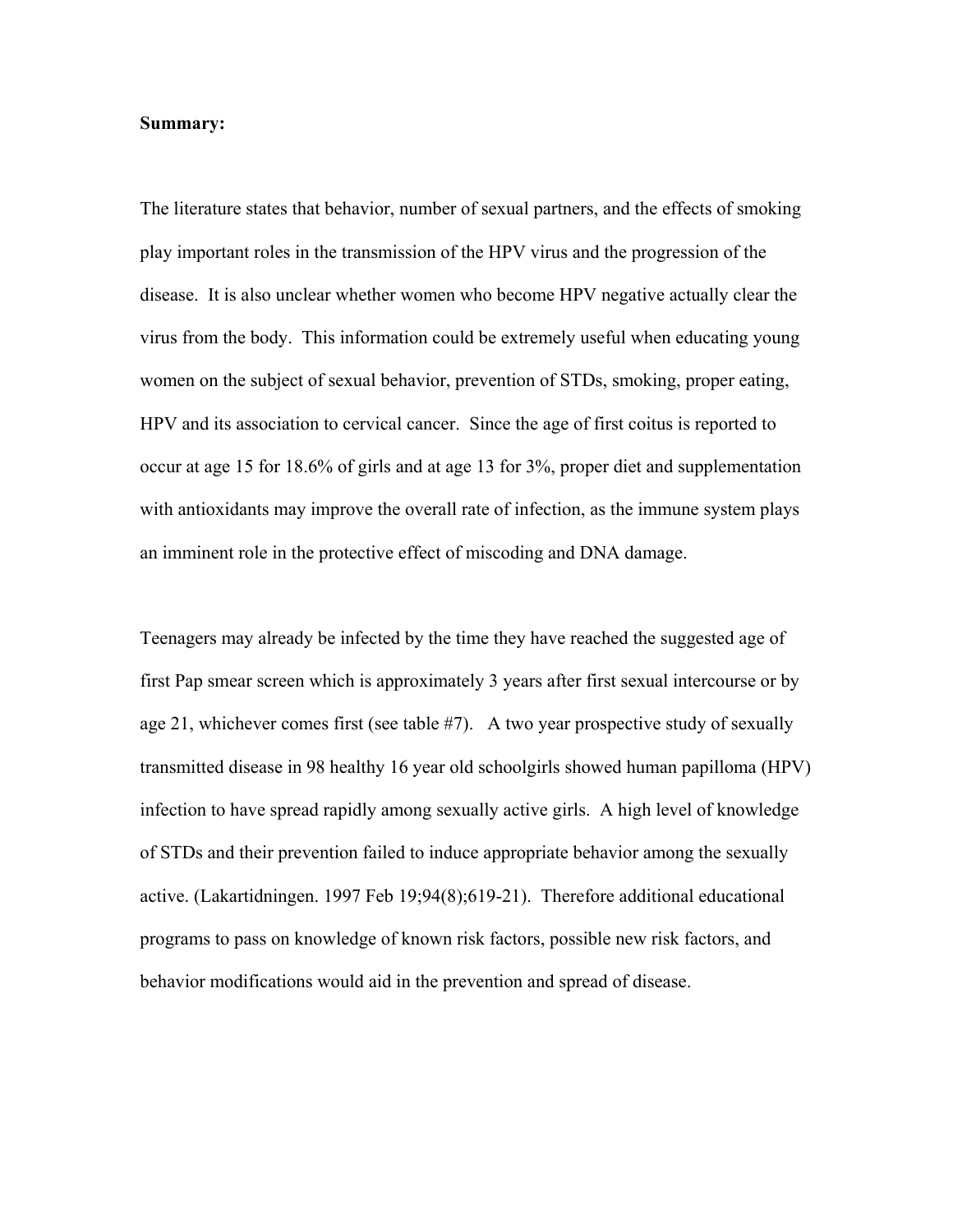A HPV vaccine that prevents persistent HPV will dramatically reduce the 400,000 annual cervical cancer related cases worldwide, 13,000 of which occur in the United States alone. The global toll is much higher because women in developing countries cannot afford the cost of a pap smear. While the vaccine has years of testing ahead to prove its efficacy, the yet approved vaccine is estimated to be 75 percent effective per Stanford University researchers, and could be used to vaccinate all girls at age 12. Males could be vaccinated as well, to reduce the spread from one partner to another and to prevent some cancers of the anus, penis and scrotum.

A corroborative effort of early HPV educational programs for students and their parents, medical advice and treatment, behavior modifications, dietary changes and supplementation of nutrients may be of some assistance with this epidemic.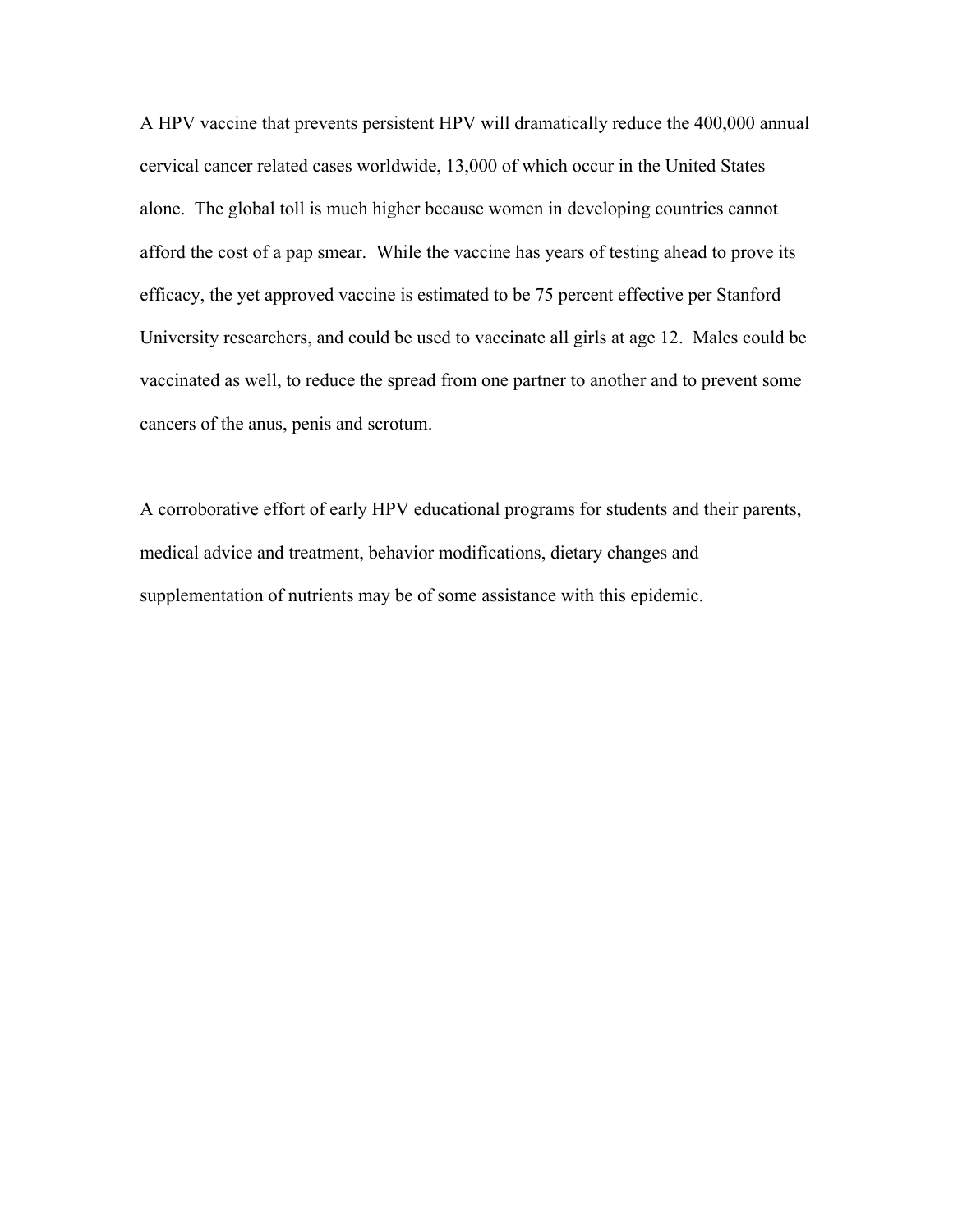#### **CHAPTER 3: Design of the Study**

#### **Introduction:**

All female gynecologic patients seen in the LH outpatient clinic or private physician practices, between the ages of 18 and 35, with normal or abnormal findings, were eligible for this two-part study. A power analysis was performed prior to the initiation of the study. This analysis showed that one hundred forty-six (146) women were required to demonstrate a difference in response rate from 30% in the control group to 50% or more in the treatment group with a probability (power) of 0.80 or a significance level of 0.05.

#### **Methodology:**

Serum collection for antioxidant levels, specifically vitamins E, C, and beta carotene provided the blood result data required for the investigation. Quest Laboratory provided the reference ranges for normal and abnormal blood results. A special research account was established with Quest Laboratory and a discounted processing fee was negotiated. These processing fees were paid for by a research grant from LH Hospital.

Three (3) specific antioxidants, vitamins E, C, and beta carotene were chosen for testing as they are identified as the antioxidants which are associated with the greatest protection against cell and tissue damage.